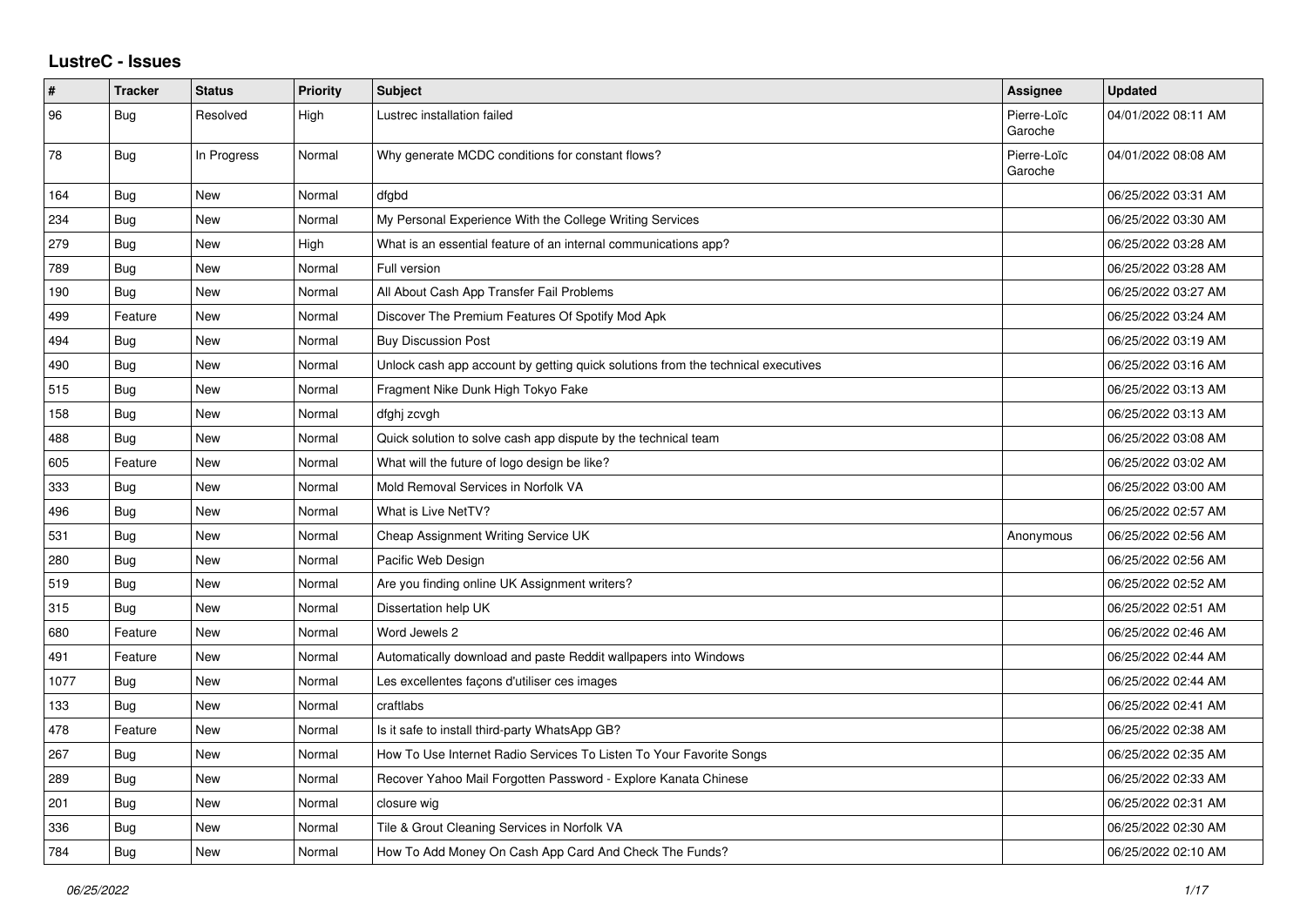| $\sharp$ | <b>Tracker</b> | <b>Status</b> | Priority | Subject                                                                                  | <b>Assignee</b>        | <b>Updated</b>      |
|----------|----------------|---------------|----------|------------------------------------------------------------------------------------------|------------------------|---------------------|
| 235      | <b>Bug</b>     | New           | Low      | HP Printer Assistant Software   Download & Install HP Assistant                          |                        | 06/25/2022 02:09 AM |
| 258      | Bug            | New           | Normal   | Fake Nike Dunk High AMBUSH Deep Royal                                                    |                        | 06/25/2022 02:01 AM |
| 773      | Bug            | New           | Normal   | Spades - Play online free                                                                |                        | 06/25/2022 02:00 AM |
| 92       | <b>Bug</b>     | New           | High     | expression should have been normalized in EMF backend                                    | Pierre-Loïc<br>Garoche | 06/25/2022 01:51 AM |
| 113      | <b>Bug</b>     | New           | Normal   | ufc 254 live                                                                             |                        | 06/25/2022 01:50 AM |
| 206      | Bug            | <b>New</b>    | Low      | <b>Cheap Electric Bikes</b>                                                              |                        | 06/25/2022 01:44 AM |
| 690      | Bug            | <b>New</b>    | Normal   | campervan hire                                                                           |                        | 06/25/2022 01:32 AM |
| 520      | <b>Bug</b>     | <b>New</b>    | Normal   | What Is The Major Role Of Cash.app/Help and Support Page?                                |                        | 06/25/2022 01:27 AM |
| 781      | Bug            | <b>New</b>    | Normal   | Free Whatsapp Group to Join                                                              |                        | 06/25/2022 01:25 AM |
| 331      | <b>Bug</b>     | New           | Normal   | Water Extraction Services in Norfolk VA                                                  |                        | 06/25/2022 01:17 AM |
| 169      | <b>Bug</b>     | New           | Normal   | CV Maker - UAE CV Writing Agency                                                         |                        | 06/25/2022 01:15 AM |
| 529      | Bug            | <b>New</b>    | Normal   | Thop TV APK - Free Download for Android                                                  |                        | 06/25/2022 01:14 AM |
| 687      | <b>Bug</b>     | New           | Normal   | How to use twitch.tv/activate?                                                           |                        | 06/25/2022 01:11 AM |
| 495      | <b>Bug</b>     | <b>New</b>    | Normal   | Twitch Clip Downloader Download Twitch Clips Online 2021                                 |                        | 06/25/2022 01:08 AM |
| 504      | <b>Bug</b>     | New           | Normal   | A beginner should always look for online Java assignment help!                           |                        | 06/25/2022 01:06 AM |
| 627      | <b>Bug</b>     | <b>New</b>    | Normal   | <b>HELO</b>                                                                              |                        | 06/25/2022 01:05 AM |
| 523      | <b>Bug</b>     | <b>New</b>    | Normal   | What Is The Right Google Account Recovery Aid To Regain Account Access?                  | Pierre-Loïc<br>Garoche | 06/25/2022 01:05 AM |
| 119      | Bug            | <b>New</b>    | Normal   | klhjigyu                                                                                 |                        | 06/25/2022 12:59 AM |
| 794      | Feature        | <b>New</b>    | Normal   | Safe place to buy fifa coins                                                             |                        | 06/25/2022 12:53 AM |
| 637      | Feature        | New           | Normal   | Why do the Outlook rules not work in my account?                                         |                        | 06/25/2022 12:51 AM |
| 129      | Bug            | <b>New</b>    | Normal   | xcvgbgh                                                                                  |                        | 06/25/2022 12:48 AM |
| 197      | <b>Bug</b>     | New           | Normal   | SBL JABORANDI PLUS HAIR OIL - COMPLETE SCALP CARE (100ML)                                |                        | 06/25/2022 12:43 AM |
| 344      | <b>Bug</b>     | New           | Normal   | Odor Removal Services in Chesapeake VA                                                   |                        | 06/25/2022 12:42 AM |
| 139      | Bug            | <b>New</b>    | Normal   | relseo                                                                                   |                        | 06/25/2022 12:40 AM |
| 502      | <b>Bug</b>     | New           | Normal   | Les instructions pour définir des sonneries pour iPhone sont simples et faciles à suivre |                        | 06/25/2022 12:35 AM |
| 506      | <b>Bug</b>     | New           | Normal   | www.trendmicro.com/activate                                                              |                        | 06/25/2022 12:34 AM |
| 246      | <b>Bug</b>     | New           | Normal   | The Beast App                                                                            |                        | 06/25/2022 12:34 AM |
| 802      | Bug            | New           | Normal   | Who Is an ETL Engineer                                                                   |                        | 06/25/2022 12:34 AM |
| 170      | Feature        | New           | Normal   | top mba colleges in bangalore                                                            |                        | 06/25/2022 12:33 AM |
| 486      | Bug            | New           | Low      | HP Wireless Printer Setup                                                                | Anonymous              | 06/25/2022 12:32 AM |
| 182      | Bug            | New           | Normal   | <b>Healthcare Custom Writing Services</b>                                                |                        | 06/25/2022 12:31 AM |
| 611      | Feature        | New           | Normal   | Buy All Modafinil & Armodafinil Tablets @Buy Modafinil US                                |                        | 06/25/2022 12:31 AM |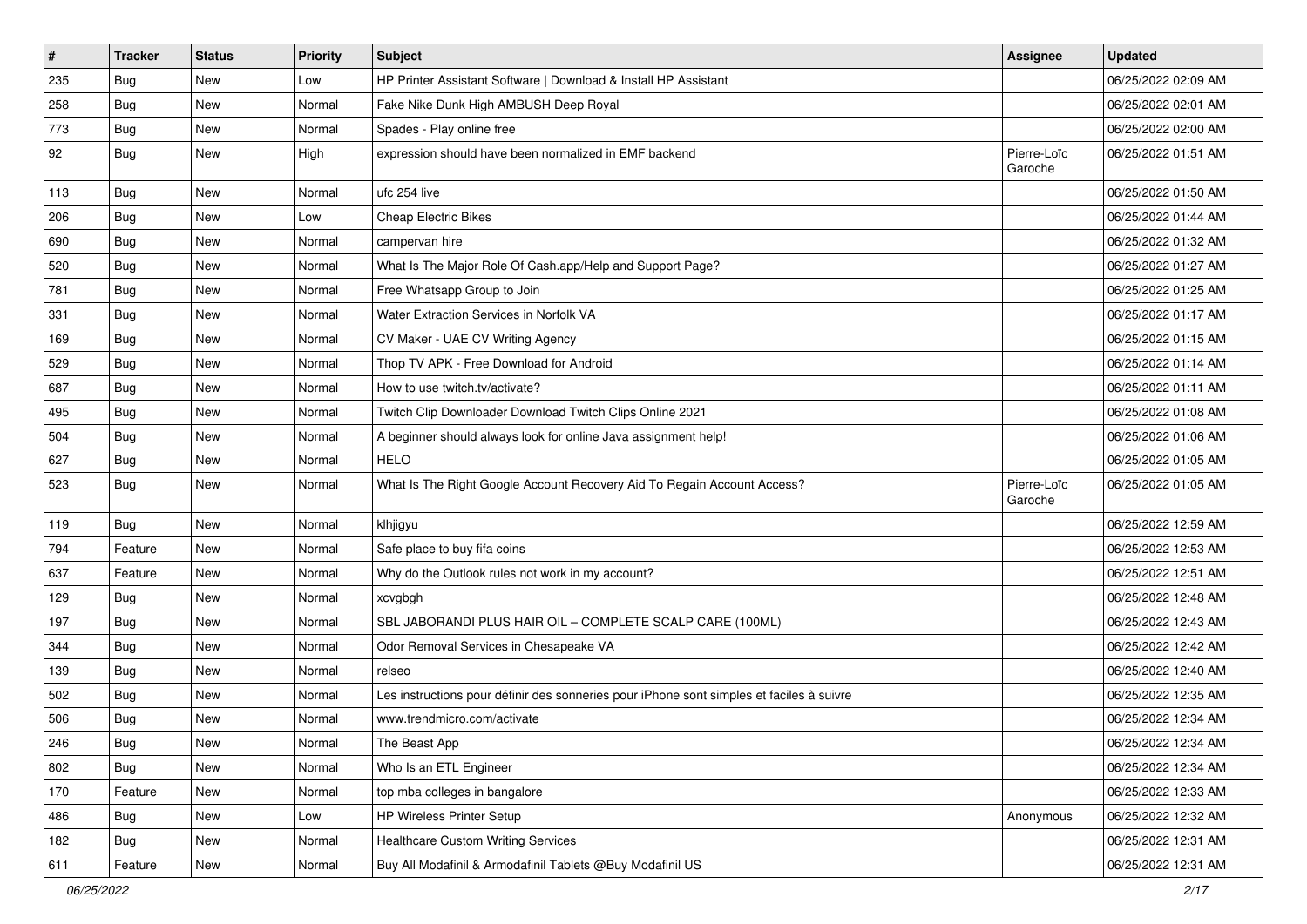| $\vert$ # | <b>Tracker</b> | <b>Status</b> | <b>Priority</b> | Subject                                                                                                         | Assignee               | <b>Updated</b>      |
|-----------|----------------|---------------|-----------------|-----------------------------------------------------------------------------------------------------------------|------------------------|---------------------|
| 261       | Bug            | New           | Normal          | Ringtone Downloads - Easy Ways Come Up With Your Own Ringtones                                                  |                        | 06/25/2022 12:30 AM |
| 151       | Feature        | New           | Normal          | Law Essay Writing Service - Assignments Planet                                                                  |                        | 06/25/2022 12:29 AM |
| 123       | Bug            | New           | Normal          | https://www.reddit.com/r/NRLgrandfinal2020/                                                                     |                        | 06/25/2022 12:24 AM |
| 240       | Feature        | New           | Normal          | Juego interesante de Dragon Ball Legends MOD APK                                                                |                        | 06/25/2022 12:21 AM |
| 211       | <b>Bug</b>     | <b>New</b>    | Normal          | Problem in Cash App rebate? Call Cash App customer service number for help.                                     |                        | 06/25/2022 12:13 AM |
| 347       | Bug            | New           | Normal          | Eco/Green Cleaning Services in Chesapeake VA                                                                    |                        | 06/25/2022 12:13 AM |
| 489       | Bug            | New           | Normal          | Get cash app refund instantly if sent to the wrong person                                                       |                        | 06/25/2022 12:09 AM |
| 143       | <b>Bug</b>     | New           | Normal          | Bob lace front wigs                                                                                             |                        | 06/25/2022 12:07 AM |
| 281       | Feature        | <b>New</b>    | Normal          | what are the types of Ringtones?                                                                                | Anonymous              | 06/25/2022 12:03 AM |
| 141       | Feature        | New           | Normal          | Something about jerry curly                                                                                     |                        | 06/25/2022 12:00 AM |
| 180       | Feature        | New           | Normal          | homoeobazaar                                                                                                    |                        | 06/24/2022 11:58 PM |
| 282       | <b>Bug</b>     | New           | Normal          | Activate Cash App Card: Learn Simple Steps & Fix Errors                                                         |                        | 06/24/2022 11:54 PM |
| 380       | Bug            | <b>New</b>    | Normal          | Moving Services in McLean VA                                                                                    |                        | 06/24/2022 11:53 PM |
| 666       | Bug            | New           | Normal          | 470+ pages à colorier de Noël                                                                                   |                        | 06/24/2022 11:42 PM |
| 345       | Bug            | New           | Normal          | Stain Protection Services in Chesapeake VA                                                                      |                        | 06/24/2022 11:41 PM |
| 809       | Bug            | New           | Normal          | Smash Karts - immerse yourself in the exciting race                                                             |                        | 06/24/2022 11:37 PM |
| 128       | Bug            | New           | Normal          | dfgbd                                                                                                           |                        | 06/24/2022 11:28 PM |
| 565       | Bug            | <b>New</b>    | Normal          | How To Install RepelisPlus On Your Android Phone?                                                               |                        | 06/24/2022 11:27 PM |
| 610       | Feature        | New           | Normal          | CheapestMedsShop 100% Safe Medicines Online in USA UK & AUS.                                                    |                        | 06/24/2022 11:23 PM |
| 801       | <b>Bug</b>     | <b>New</b>    | Normal          | Who Is an ETL Engineer                                                                                          |                        | 06/24/2022 11:18 PM |
| 275       | <b>Bug</b>     | New           | Normal          | Activate Cash App Card With Or Without QR - Step By Step Guide                                                  | Pierre-Loïc<br>Garoche | 06/24/2022 11:17 PM |
| 922       | <b>Bug</b>     | New           | Normal          | Why Is The Need For Assignment Writing Services?                                                                |                        | 06/24/2022 11:14 PM |
| 500       | Bug            | New           | Normal          | Simply contact the technical team, to find the solution to cash app refund problems.                            | Pierre-Loïc<br>Garoche | 06/24/2022 11:13 PM |
| 278       | Bug            | <b>New</b>    | Normal          | Cash App Help & Solutions - Here You Will Get Better Assistance                                                 |                        | 06/24/2022 10:58 PM |
| 157       | <b>Bug</b>     | New           | Normal          | Forget cash app pin                                                                                             |                        | 06/24/2022 10:57 PM |
| 175       | Feature        | New           | Normal          | All About Cash App Transfer Fail Problems                                                                       |                        | 06/24/2022 10:57 PM |
| 505       | Bug            | New           | Normal          | www.trendmicro.com/activate                                                                                     |                        | 06/24/2022 10:56 PM |
| 255       | Feature        | New           | Normal          | best doctor for psoriasis                                                                                       |                        | 06/24/2022 10:54 PM |
| 210       | Bug            | New           | Normal          | Issue with check symbol in Cash App? Dial assist number with calling Cash App customer service phone<br>number. |                        | 06/24/2022 10:52 PM |
| 316       | <b>Bug</b>     | New           | Normal          | Finden Sie den besten Klingelton für Ihr Telefon                                                                |                        | 06/24/2022 10:28 PM |
| 219       | <b>Bug</b>     | New           | Normal          | Free Ringtones for Cell Phones.                                                                                 |                        | 06/24/2022 10:17 PM |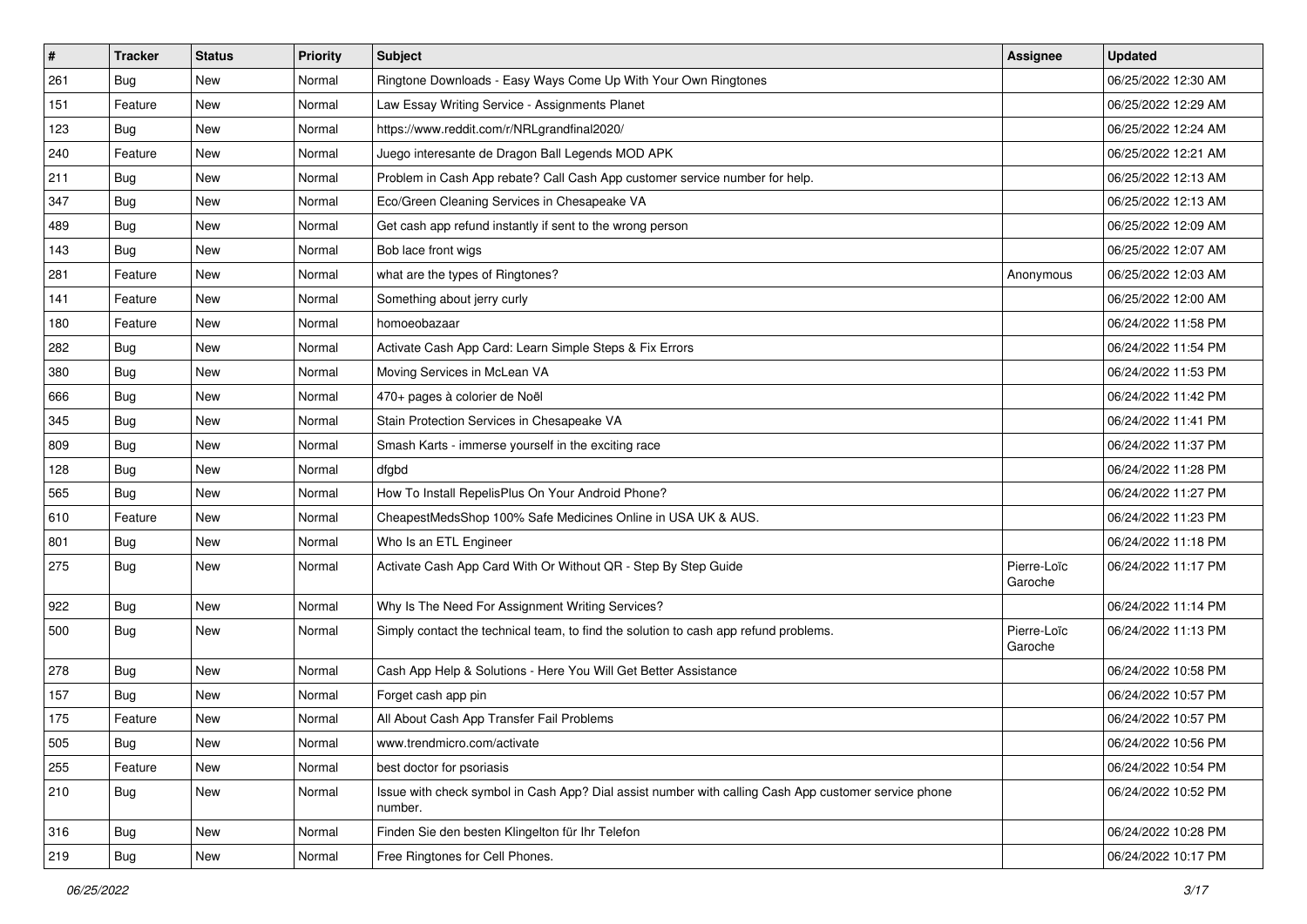| #   | <b>Tracker</b> | <b>Status</b> | <b>Priority</b> | Subject                                                                   | Assignee               | <b>Updated</b>      |
|-----|----------------|---------------|-----------------|---------------------------------------------------------------------------|------------------------|---------------------|
| 251 | <b>Bug</b>     | New           | Normal          | All About Cash App Transfer Fail Problems                                 | Pierre-Loïc<br>Garoche | 06/24/2022 10:14 PM |
| 284 | <b>Bug</b>     | <b>New</b>    | Normal          | All About Cash App Transfer Fail Problems                                 |                        | 06/24/2022 10:09 PM |
| 194 | Bug            | <b>New</b>    | Normal          | lace closure wigs                                                         |                        | 06/24/2022 10:09 PM |
| 480 | Bug            | <b>New</b>    | Normal          | Nur Online Shop                                                           |                        | 06/24/2022 10:07 PM |
| 674 | <b>Bug</b>     | <b>New</b>    | Normal          | The best game in 2021                                                     | Pierre-Loïc<br>Garoche | 06/24/2022 10:05 PM |
| 269 | <b>Bug</b>     | <b>New</b>    | Normal          | Is there such a site for app design?                                      | Anonymous              | 06/24/2022 09:59 PM |
| 649 | Feature        | <b>New</b>    | Normal          | Pear Health Benefits                                                      |                        | 06/24/2022 09:49 PM |
| 247 | Bug            | <b>New</b>    | Normal          | best 4 Channel Amp                                                        |                        | 06/24/2022 09:44 PM |
| 183 | <b>Bug</b>     | New           | Normal          | Nursing Assignment Help Online                                            |                        | 06/24/2022 09:42 PM |
| 721 | <b>Bug</b>     | New           | Normal          | Cómo instalar un Mod Apk                                                  |                        | 06/24/2022 09:39 PM |
| 181 | Bug            | <b>New</b>    | Normal          | <b>Healthcare Custom Writing Services</b>                                 |                        | 06/24/2022 09:38 PM |
| 74  | <b>Bug</b>     | New           | Normal          | const is not supported inside contract                                    | Pierre-Loïc<br>Garoche | 06/24/2022 09:36 PM |
| 707 | Bug            | <b>New</b>    | Normal          | Why Accounting Assignments Are Beneficial For The Students?               | Pierre-Loïc<br>Garoche | 06/24/2022 09:16 PM |
| 541 | Bug            | New           | Normal          | How to fix the cash app payment failed errors?                            |                        | 06/24/2022 09:04 PM |
| 168 | Bug            | New           | Normal          | UFC 256 Live Stream Online                                                |                        | 06/24/2022 08:59 PM |
| 589 | Bug            | <b>New</b>    | Normal          | How can I get the cash app phone number of customer support?              |                        | 06/24/2022 08:57 PM |
| 568 | Bug            | <b>New</b>    | Normal          | Instale a versão mais recente do YouTube Premium                          |                        | 06/24/2022 08:51 PM |
| 237 | Feature        | <b>New</b>    | Normal          | HP Printer Assistant Software   Download & Install HP Assistant           |                        | 06/24/2022 08:40 PM |
| 205 | Bug            | <b>New</b>    | Low             | Mens Designer Glasses                                                     |                        | 06/24/2022 08:25 PM |
| 623 | Bug            | New           | Normal          | Listen to online radio stations for mobile phones                         |                        | 06/24/2022 08:21 PM |
| 640 | <b>Bug</b>     | New           | Normal          | play game with me                                                         |                        | 06/24/2022 08:20 PM |
| 759 | <b>Bug</b>     | <b>New</b>    | Normal          | Canon IJ Network Tool                                                     | Pierre-Loïc<br>Garoche | 06/24/2022 08:18 PM |
| 510 | Feature        | <b>New</b>    | Normal          | Fashion                                                                   | Anonymous              | 06/24/2022 08:12 PM |
| 88  | Bug            | New           | Normal          | kind2 output: When for node arguments                                     | Pierre-Loïc<br>Garoche | 06/24/2022 08:12 PM |
| 537 | <b>Bug</b>     | <b>New</b>    | Normal          | Get tech assistance with customer support on ATT Yahoo email login issue. |                        | 06/24/2022 08:07 PM |
| 664 | <b>Bug</b>     | New           | Normal          | Tea TV Apk Download - The Best Way to Watch Movies Offline                |                        | 06/24/2022 08:01 PM |
| 493 | Feature        | New           | High            | chainsaw dance                                                            |                        | 06/24/2022 08:01 PM |
| 629 | <b>Bug</b>     | New           | Normal          | How Can I Load Cash App Card at Walmart straight away?                    |                        | 06/24/2022 07:55 PM |
| 189 | Bug            | New           | Normal          | <b>College Biology Writing Services</b>                                   |                        | 06/24/2022 07:52 PM |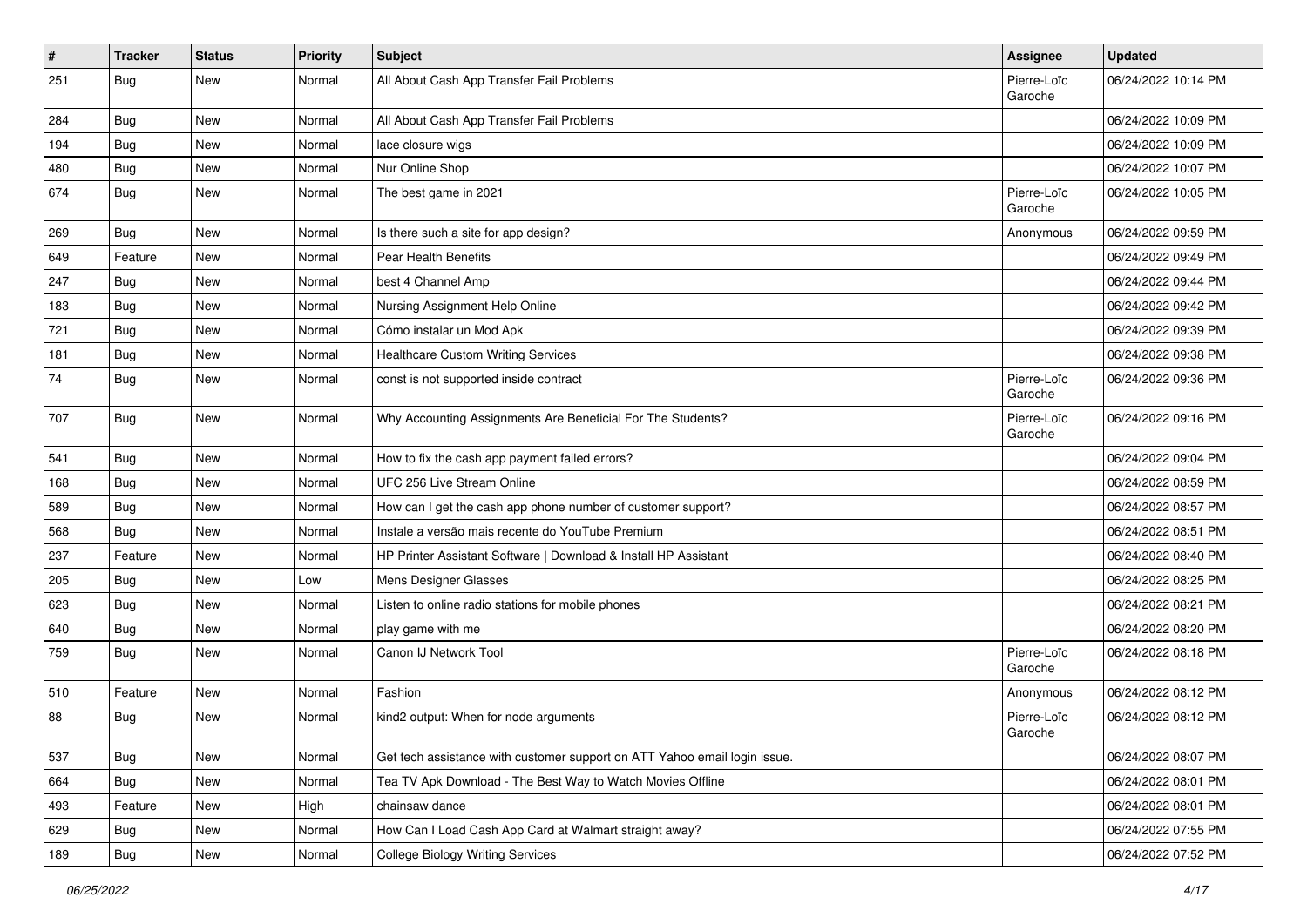| $\vert$ # | <b>Tracker</b> | <b>Status</b> | <b>Priority</b> | Subject                                                                                                                                                                                                                                                               | <b>Assignee</b>        | <b>Updated</b>      |
|-----------|----------------|---------------|-----------------|-----------------------------------------------------------------------------------------------------------------------------------------------------------------------------------------------------------------------------------------------------------------------|------------------------|---------------------|
| 501       | <b>Bug</b>     | New           | Normal          | How Do I Annihilate Cash App Transfer Failed Problems Effectively                                                                                                                                                                                                     | Pierre-Loïc<br>Garoche | 06/24/2022 07:51 PM |
| 228       | Bug            | New           | Normal          | Why Does Cash App Transaction Failed? - Here Is the Answer                                                                                                                                                                                                            |                        | 06/24/2022 07:49 PM |
| 497       | Bug            | New           | Normal          | Fake Nike Dunk Low Off-White Lot 50                                                                                                                                                                                                                                   |                        | 06/24/2022 07:45 PM |
| 248       | <b>Bug</b>     | <b>New</b>    | Normal          | Mobile ringtones and attractiveness ringtones                                                                                                                                                                                                                         |                        | 06/24/2022 07:37 PM |
| 508       | <b>Bug</b>     | New           | Normal          | hire a professional dissertation help                                                                                                                                                                                                                                 |                        | 06/24/2022 07:21 PM |
| 696       | Bug            | New           | Normal          | How to Install the TuMangaOnline App                                                                                                                                                                                                                                  |                        | 06/24/2022 07:20 PM |
| 719       | Bug            | <b>New</b>    | Normal          | How Do I Send \$5000 Through Cash App Account With Ease?                                                                                                                                                                                                              |                        | 06/24/2022 07:15 PM |
| 622       | Bug            | New           | Normal          | CheapestMedsShop   100% Safe Medicines Online in UK & AUS.                                                                                                                                                                                                            |                        | 06/24/2022 07:10 PM |
| 549       | <b>Bug</b>     | New           | Normal          | Radio Luisteren                                                                                                                                                                                                                                                       |                        | 06/24/2022 07:01 PM |
| 75        | Bug            | New           | Normal          | exception File "checks/algebraicLoop.ml", line 368, characters 16-22: Assertion failed                                                                                                                                                                                |                        | 06/24/2022 06:55 PM |
| 555       | Bug            | New           | Normal          | web design development in hyderabad                                                                                                                                                                                                                                   |                        | 06/24/2022 06:49 PM |
| 150       | Bug            | New           | Normal          | dfgh                                                                                                                                                                                                                                                                  |                        | 06/24/2022 06:46 PM |
| 231       | <b>Bug</b>     | New           | Normal          | Is the ringtone download difficult or not?                                                                                                                                                                                                                            | Pierre-Loïc<br>Garoche | 06/24/2022 06:35 PM |
| 522       | Feature        | <b>New</b>    | Normal          | Can You Check App Limits, If Cash app won't let me send money?                                                                                                                                                                                                        |                        | 06/24/2022 06:33 PM |
| 487       | Bug            | New           | Normal          | Cheap Fake Dunks                                                                                                                                                                                                                                                      |                        | 06/24/2022 06:29 PM |
| 574       | Bug            | <b>New</b>    | Normal          | How to fix the Epson printer offline issue due to a wired connection?                                                                                                                                                                                                 |                        | 06/24/2022 06:23 PM |
| 120       | <b>Bug</b>     | New           | Normal          | ghfjtkx                                                                                                                                                                                                                                                               | Pierre-Loïc<br>Garoche | 06/24/2022 06:21 PM |
| 604       | Bug            | <b>New</b>    | Normal          | Idle Game Online                                                                                                                                                                                                                                                      |                        | 06/24/2022 06:16 PM |
| 473       | <b>Bug</b>     | New           | Normal          | Floor Stripping Arlington MA                                                                                                                                                                                                                                          |                        | 06/24/2022 06:14 PM |
| 257       | Bug            | New           | Normal          | Best latte machines                                                                                                                                                                                                                                                   |                        | 06/24/2022 06:11 PM |
| 788       | <b>Bug</b>     | New           | Normal          | Intro Maker Mod APK                                                                                                                                                                                                                                                   |                        | 06/24/2022 06:06 PM |
| 470       | <b>Bug</b>     | New           | Normal          | Commercial Floor Cleaning Westchester MA                                                                                                                                                                                                                              |                        | 06/24/2022 06:00 PM |
| 461       | Bug            | New           | Normal          | Germs Removal Medford MA                                                                                                                                                                                                                                              |                        | 06/24/2022 05:59 PM |
| 567       | Bug            | New           | Normal          | Singapore assignment help                                                                                                                                                                                                                                             |                        | 06/24/2022 05:55 PM |
| 547       | Bug            | New           | Normal          | Get rid of the issue of cash app down by calling experts.                                                                                                                                                                                                             |                        | 06/24/2022 05:42 PM |
| 764       | Bug            | New           | Normal          | What is available to see what I can watch HBO Max?                                                                                                                                                                                                                    |                        | 06/24/2022 05:42 PM |
| 292       | <b>Bug</b>     | <b>New</b>    | Normal          | Venmo to Cash App Transfer Of Money- Explore Here                                                                                                                                                                                                                     |                        | 06/24/2022 05:41 PM |
| 593       | <b>Bug</b>     | New           | Normal          | Eiffel Spark Ultimate C2 SN series is a fully synthetic range of advanced performance engine oils blended in high<br>performance fully synthetic (PAO - polyalphaolefin) basestocks fortified with advanced technology additive<br>system, specifically formulated to |                        | 06/24/2022 05:38 PM |
| 244       | <b>Bug</b>     | New           | Normal          | Quels sont les avantages des stations de radio en ligne.                                                                                                                                                                                                              |                        | 06/24/2022 05:37 PM |
| 577       | <b>Bug</b>     | New           | Normal          | Follow these easy steps to make Admiral Casino Login                                                                                                                                                                                                                  |                        | 06/24/2022 05:34 PM |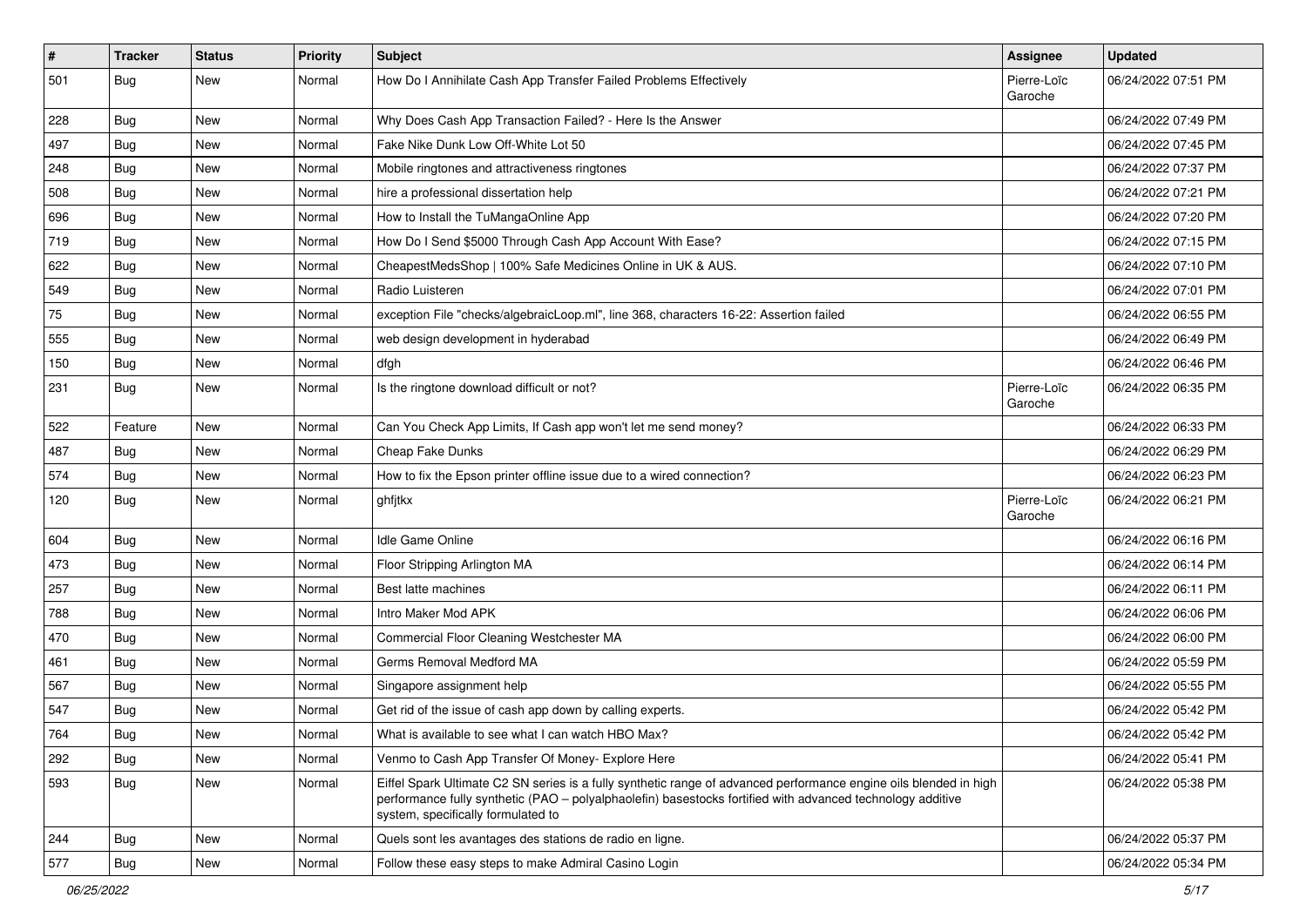| $\sharp$ | <b>Tracker</b> | <b>Status</b> | <b>Priority</b> | Subject                                                                          | Assignee               | <b>Updated</b>      |
|----------|----------------|---------------|-----------------|----------------------------------------------------------------------------------|------------------------|---------------------|
| 603      | Bug            | New           | Normal          | Premiere gratuito da lista de IPTV                                               |                        | 06/24/2022 05:30 PM |
| 466      | Bug            | <b>New</b>    | Normal          | Floor Stripping Westchester MA                                                   |                        | 06/24/2022 05:26 PM |
| 193      | Bug            | New           | Normal          | 18% Discount on Homeopathic medicines                                            |                        | 06/24/2022 05:20 PM |
| 662      | Bug            | <b>New</b>    | Normal          | Oreo TV Download - The Easiest Way to Watch Live TV                              |                        | 06/24/2022 05:18 PM |
| 581      | <b>Bug</b>     | <b>New</b>    | Normal          | E-Learning Course Help                                                           |                        | 06/24/2022 05:18 PM |
| 597      | <b>Bug</b>     | New           | Normal          | Universo s / f Download                                                          |                        | 06/24/2022 05:18 PM |
| 617      | <b>Bug</b>     | <b>New</b>    | Normal          | Buy Vidalista Tablets (Tadalafil) at [\$25 OFF + Free Shipping] Vidalistatablets |                        | 06/24/2022 05:14 PM |
| 543      | Feature        | New           | Normal          | Get tech assistance with customer support on ATT Yahoo email login issue.        |                        | 06/24/2022 05:08 PM |
| 218      | <b>Bug</b>     | New           | Normal          | Popular Educational trends                                                       |                        | 06/24/2022 05:05 PM |
| 642      | Bug            | <b>New</b>    | Normal          | thong tin thoi tiet ngay hom nay                                                 |                        | 06/24/2022 04:48 PM |
| 118      | Bug            | New           | Normal          | golf                                                                             | Anonymous              | 06/24/2022 04:30 PM |
| 799      | Bug            | New           | Normal          | Who Is an ETL Engineer                                                           |                        | 06/24/2022 04:30 PM |
| 712      | <b>Bug</b>     | New           | Normal          | Tips and Tricks                                                                  |                        | 06/24/2022 04:19 PM |
| 142      | Feature        | <b>New</b>    | Normal          | About ashimary hair                                                              |                        | 06/24/2022 04:10 PM |
| 616      | <b>Bug</b>     | <b>New</b>    | Normal          | Buy Anavar Tablets   Anavar For Sale in USA, UK & Australia                      |                        | 06/24/2022 03:52 PM |
| 115      | <b>Bug</b>     | New           | Normal          | <b>NFL LIVE STREAM</b>                                                           |                        | 06/24/2022 03:52 PM |
| 658      | Bug            | <b>New</b>    | Normal          | Watermelon Nutrition Facts And Health Benefits                                   |                        | 06/24/2022 03:36 PM |
| 578      | Feature        | <b>New</b>    | High            | Derrick Gore                                                                     | Pierre-Loïc<br>Garoche | 06/24/2022 03:35 PM |
| 530      | Bug            | <b>New</b>    | Normal          | Cheap Assignment Writing Service UK                                              | Anonymous              | 06/24/2022 03:21 PM |
| 701      | <b>Bug</b>     | New           | Normal          | Why Law Essay Helper UK is Necessary?                                            |                        | 06/24/2022 03:17 PM |
| 820      | <b>Bug</b>     | <b>New</b>    | Normal          | Metal Slug Apk para Android                                                      |                        | 06/24/2022 03:11 PM |
| 513      | Bug            | <b>New</b>    | Normal          | Unlock cash app account using the easy steps:                                    | Anonymous              | 06/24/2022 03:10 PM |
| 767      | Bug            | New           | Normal          | apkmod                                                                           |                        | 06/24/2022 03:02 PM |
| 639      | <b>Bug</b>     | <b>New</b>    | Normal          | thong tin chinh xac                                                              |                        | 06/24/2022 02:43 PM |
| 527      | Feature        | New           | Normal          | My Teachers                                                                      |                        | 06/24/2022 02:41 PM |
| 517      | Bug            | New           | Normal          | Proficient tips to take help of cash app support professionals:                  |                        | 06/24/2022 02:37 PM |
| 475      | <b>Bug</b>     | New           | Normal          | Floor Cleaning Arlington MA                                                      |                        | 06/24/2022 02:37 PM |
| 573      | <b>Bug</b>     | New           | Normal          | Experimente lo mejor en la aplicación Apk de juegos gratis                       |                        | 06/24/2022 02:32 PM |
| 132      | <b>Bug</b>     | New           | Normal          | concrete-everything                                                              |                        | 06/24/2022 02:24 PM |
| 771      | Bug            | New           | Normal          | united airlines baggage policy                                                   |                        | 06/24/2022 02:22 PM |
| 644      | <b>Bug</b>     | New           | Normal          | <b>TeaTV App Review</b>                                                          |                        | 06/24/2022 02:20 PM |
| 264      | <b>Bug</b>     | New           | Normal          | We Buy Your Unwanted Car                                                         | Corentin<br>Lauverjat  | 06/24/2022 02:19 PM |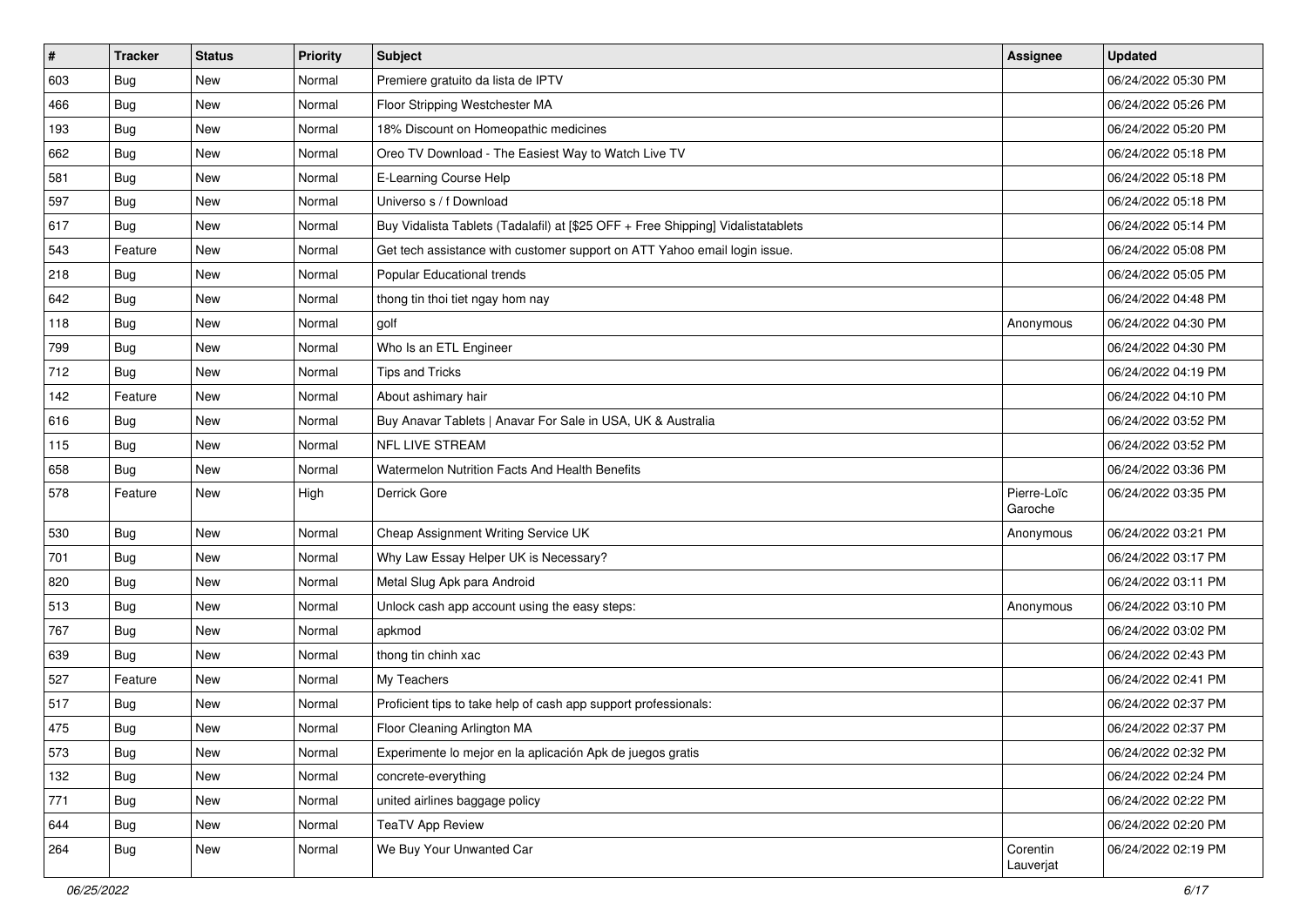| $\vert$ # | <b>Tracker</b> | <b>Status</b> | <b>Priority</b> | <b>Subject</b>                                                                                                                               | <b>Assignee</b>        | <b>Updated</b>      |
|-----------|----------------|---------------|-----------------|----------------------------------------------------------------------------------------------------------------------------------------------|------------------------|---------------------|
| 200       | <b>Bug</b>     | <b>New</b>    | Normal          | uiopi[o                                                                                                                                      |                        | 06/24/2022 02:10 PM |
| 814       | <b>Bug</b>     | <b>New</b>    | Normal          | Stage Fright Cure                                                                                                                            | Pierre-Loïc<br>Garoche | 06/24/2022 02:07 PM |
| 516       | Bug            | <b>New</b>    | Normal          | Does Cash App Help To Get Cash App Refund Without Any Interruption?                                                                          |                        | 06/24/2022 01:56 PM |
| 492       | <b>Bug</b>     | <b>New</b>    | Normal          | HD Streamz MOD APK v3.5.5 (Keine Werbung)                                                                                                    |                        | 06/24/2022 01:56 PM |
| 503       | <b>Bug</b>     | New           | Normal          | Youtube Premium Apk free download for Android                                                                                                |                        | 06/24/2022 01:56 PM |
| 628       | <b>Bug</b>     | <b>New</b>    | Normal          | CV reviewing services!                                                                                                                       |                        | 06/24/2022 01:53 PM |
| 657       | Bug            | <b>New</b>    | Normal          | Coconut Nutrition Facts And Health Benefits                                                                                                  |                        | 06/24/2022 01:49 PM |
| 140       | Bug            | <b>New</b>    | Normal          | sugarbalanceusa                                                                                                                              |                        | 06/24/2022 01:40 PM |
| 507       | <b>Bug</b>     | <b>New</b>    | Normal          | central.bitdefender.com                                                                                                                      |                        | 06/24/2022 01:37 PM |
| 146       | Bug            | <b>New</b>    | Normal          | bayabais                                                                                                                                     |                        | 06/24/2022 01:34 PM |
| 782       | <b>Bug</b>     | <b>New</b>    | Normal          | Comment faire une sonnerie téléphonique                                                                                                      |                        | 06/24/2022 01:32 PM |
| 694       | <b>Bug</b>     | <b>New</b>    | Normal          | How to Get Guidance On How To Cash App Withdrawal Limit?                                                                                     | Christophe<br>Garion   | 06/24/2022 01:30 PM |
| 724       | <b>Bug</b>     | <b>New</b>    | Normal          | Dial Chime Customer support number for a quick response                                                                                      |                        | 06/24/2022 01:30 PM |
| 803       | Feature        | New           | High            | Ketamine Online Store                                                                                                                        | Pierre-Loïc<br>Garoche | 06/24/2022 01:24 PM |
| 714       | Bug            | <b>New</b>    | Normal          | Cuevana 3 Premium - Enjoy Your Favorite Movies and TV Shows on Your Smart TV                                                                 |                        | 06/24/2022 01:19 PM |
| 572       | Feature        | New           | Normal          | New features of WhatsApp Plus on Android phones                                                                                              | Pierre-Loïc<br>Garoche | 06/24/2022 12:59 PM |
| 665       | Feature        | New           | Normal          | Look for a dedicated help with finance assignment                                                                                            |                        | 06/24/2022 12:47 PM |
| 116       | <b>Bug</b>     | <b>New</b>    | Normal          | aertaeyg                                                                                                                                     |                        | 06/24/2022 12:43 PM |
| 481       | <b>Bug</b>     | <b>New</b>    | Normal          | Nur Online Shop                                                                                                                              |                        | 06/24/2022 12:42 PM |
| 772       | Bug            | <b>New</b>    | Normal          | united airlines baggage policy                                                                                                               |                        | 06/24/2022 12:30 PM |
| 76        | <b>Bug</b>     | <b>New</b>    | Normal          | Import error: Load error: imported node real_to_int declared in a regular Lustre file. File "include/conv.lusi", line 1,<br>characters 0-64: |                        | 06/24/2022 12:10 PM |
| 717       | <b>Bug</b>     | New           | Normal          | Disney Plus Apk - Watch Movies and TV Shows on Your Device                                                                                   |                        | 06/24/2022 12:00 PM |
| 592       | <b>Bug</b>     | <b>New</b>    | Normal          | Deezer Premium APK - Baixe músicas de qualquer lugar do mundo de graça                                                                       |                        | 06/24/2022 12:00 PM |
| 126       | Feature        | <b>New</b>    | Normal          | Stussy Air Force 1 replica                                                                                                                   |                        | 06/24/2022 11:53 AM |
| 136       | <b>Bug</b>     | <b>New</b>    | Normal          | snappow                                                                                                                                      |                        | 06/24/2022 11:40 AM |
| 521       | Feature        | New           | Normal          | Check out the Cash app Card balance for an overdraft.                                                                                        | Pierre-Loïc<br>Garoche | 06/24/2022 11:26 AM |
| 561       | Bug            | <b>New</b>    | Normal          | Enjoy the Full YouTube Premium Experience With YouTube Premium Membership                                                                    |                        | 06/24/2022 11:10 AM |
| 260       | Bug            | New           | Normal          | Web Design Services Near Me                                                                                                                  |                        | 06/24/2022 10:54 AM |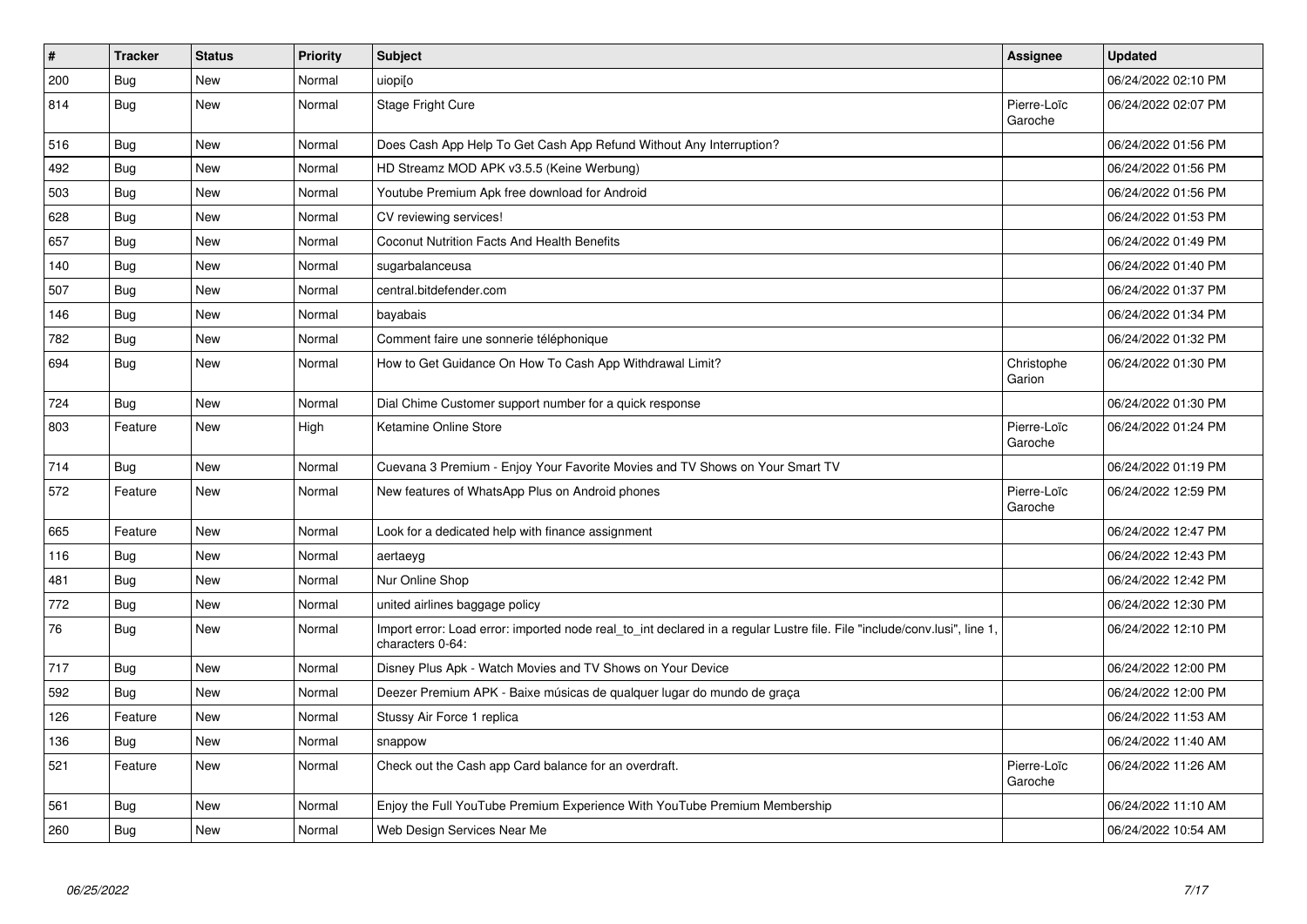| $\vert$ # | <b>Tracker</b> | <b>Status</b> | <b>Priority</b> | <b>Subject</b>                                                                         | <b>Assignee</b>        | <b>Updated</b>      |
|-----------|----------------|---------------|-----------------|----------------------------------------------------------------------------------------|------------------------|---------------------|
| 601       | Bug            | New           | Normal          | Best Essay Writing Service UK                                                          | Pierre-Loïc<br>Garoche | 06/24/2022 10:50 AM |
| 525       | Bug            | New           | Normal          | If you don't have a QR code: How to activate cash app card in app                      |                        | 06/24/2022 10:47 AM |
| 599       | Bug            | New           | Normal          | Do you know how to delete cash app account from your computer?                         |                        | 06/24/2022 10:42 AM |
| 209       | Bug            | New           | Normal          | Neglect to access old Cash App account considering message notice issue? Contact help. |                        | 06/24/2022 10:27 AM |
| 718       | Bug            | New           | High            | Solve Complex Accounting Assignments                                                   | Hamza<br>Bourbouh      | 06/24/2022 10:12 AM |
| 1102      | Bug            | <b>New</b>    | Normal          | Charlottesville Travel Guide?                                                          |                        | 06/24/2022 10:10 AM |
| 559       | Bug            | <b>New</b>    | High            | What Are Permission For Applications like Facebook Sending MMS?                        |                        | 06/24/2022 10:07 AM |
| 557       | Feature        | New           | Normal          | Business Law Assignment Help                                                           |                        | 06/24/2022 10:05 AM |
| 285       | Bug            | New           | Normal          | Have you ever written an essay?                                                        |                        | 06/24/2022 09:38 AM |
| 774       | Bug            | New           | Normal          | Follow proper initiatives                                                              |                        | 06/24/2022 09:27 AM |
| 512       | Bug            | New           | Normal          | The Importance Of Using Custom Writing Services                                        |                        | 06/24/2022 09:26 AM |
| 621       | Bug            | New           | Normal          | Buy All Modafinil & Armodafinil Tablets @Buy Modafinil US                              |                        | 06/24/2022 09:26 AM |
| 612       | Bug            | <b>New</b>    | Normal          | Luxury Slingshot Rental                                                                |                        | 06/24/2022 09:09 AM |
| 1125      | Bug            | <b>New</b>    | Normal          | What is Wordscapes?                                                                    |                        | 06/24/2022 09:05 AM |
| 161       | Bug            | New           | Normal          | dfdrtyuio                                                                              |                        | 06/24/2022 08:54 AM |
| 677       | Bug            | New           | Normal          | Logo Design Services Near Me                                                           |                        | 06/24/2022 08:52 AM |
| 661       | Bug            | New           | Normal          | Turbo VPN MOD APK Download                                                             |                        | 06/24/2022 08:51 AM |
| 586       | Bug            | New           | Normal          | Best Modifications For Your Mobile Phone                                               |                        | 06/24/2022 08:48 AM |
| 265       | Bug            | New           | Normal          | 3 Faq's On Downloading To Your Apple Ipod                                              |                        | 06/24/2022 08:41 AM |
| 554       | Bug            | New           | Normal          | XvideoStudio Video Editor APK Free Download on TechToDown                              |                        | 06/24/2022 08:26 AM |
| 217       | Bug            | New           | Normal          | How this service matter most?                                                          |                        | 06/24/2022 08:22 AM |
| 352       | Bug            | New           | Normal          | Tile & Grout Cleaning Services in Chesapeake VA                                        |                        | 06/24/2022 08:14 AM |
| 659       | <b>Bug</b>     | New           | Normal          | Olive Oil Properties And Health Benefits                                               |                        | 06/24/2022 08:09 AM |
| 650       | Bug            | New           | Normal          | <b>Cherries Health Benefits</b>                                                        |                        | 06/24/2022 08:07 AM |
| 202       | Bug            | New           | Normal          | blonde wig                                                                             |                        | 06/24/2022 08:01 AM |
| 618       | Bug            | New           | Normal          | Buy Steroids Online with OurMedicnes.com   Best Quality Steroids                       |                        | 06/24/2022 07:52 AM |
| 762       | Bug            | New           | Normal          | How To Add Money To A Cash App Card If Struggling With Low Amount?                     |                        | 06/24/2022 07:48 AM |
| 736       | Bug            | New           | Normal          | I Want to Edit in My Website (transfer-factor.net) Unfortunately, Unable to Edit It    |                        | 06/24/2022 07:32 AM |
| 777       | Bug            | New           | Normal          | Obtain driving instructions using Google Maps.                                         |                        | 06/24/2022 07:31 AM |
| 735       | Bug            | New           | Normal          | A quick fix of how to get money back from cash app stocks                              |                        | 06/24/2022 07:30 AM |
| 699       | Bug            | New           | Normal          | Would you be able to utilize Cash App Twitch?                                          |                        | 06/24/2022 07:29 AM |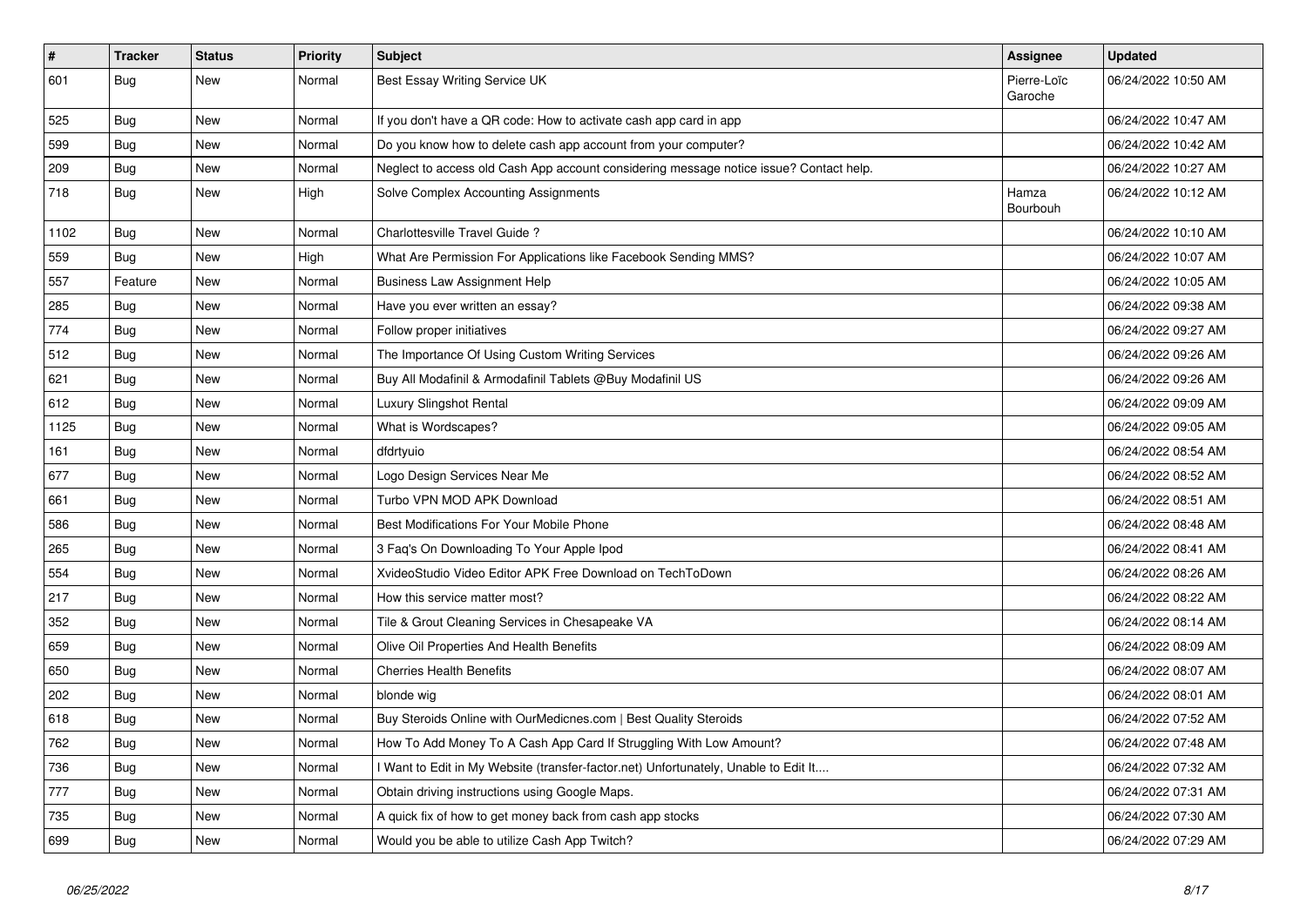| $\vert$ # | <b>Tracker</b> | <b>Status</b> | <b>Priority</b> | Subject                                                               | Assignee               | <b>Updated</b>      |
|-----------|----------------|---------------|-----------------|-----------------------------------------------------------------------|------------------------|---------------------|
| 575       | Feature        | New           | Low             | cheap jordan replicas for sale                                        | Pierre-Loïc<br>Garoche | 06/24/2022 07:28 AM |
| 1100      | Feature        | <b>New</b>    | Low             | <b>Food Products</b>                                                  | Pierre-Loïc<br>Garoche | 06/24/2022 07:28 AM |
| 602       | Bug            | <b>New</b>    | Normal          | Best Essay Writing Service UK                                         | Pierre-Loïc<br>Garoche | 06/24/2022 07:28 AM |
| 563       | Bug            | <b>New</b>    | Normal          | Understanding the Difference Between Free and Paid Mod Apks           |                        | 06/24/2022 07:27 AM |
| 708       | Bug            | <b>New</b>    | Normal          | Efficient ways to proceed with the cash app dispute process?          |                        | 06/24/2022 07:20 AM |
| 1018      | Bug            | <b>New</b>    | Normal          | So erhalten Sie ein kostenloses Hörbuch                               |                        | 06/24/2022 07:09 AM |
| 558       | Feature        | <b>New</b>    | Normal          | <b>Stunning Classic Sofas</b>                                         |                        | 06/24/2022 07:01 AM |
| 678       | Bug            | New           | Normal          | How to be a winner in buidnow gg                                      |                        | 06/24/2022 06:57 AM |
| 682       | <b>Bug</b>     | <b>New</b>    | Normal          | Does Facebook customer service live chat allow to speak with someone? |                        | 06/24/2022 06:54 AM |
| 787       | Bug            | <b>New</b>    | Normal          | Assured Assignment Help                                               |                        | 06/24/2022 06:54 AM |
| 673       | Bug            | New           | Normal          | Learn the basics of pixel art - Clear grid                            |                        | 06/24/2022 06:41 AM |
| 477       | Bug            | <b>New</b>    | Normal          | What Does Online Coupon Mean?                                         |                        | 06/24/2022 06:34 AM |
| 583       | <b>Bug</b>     | New           | High            | Need the Cash app customer service phone number?                      |                        | 06/24/2022 06:25 AM |
| 725       | Feature        | <b>New</b>    | Normal          | What are memo writing services design                                 |                        | 06/24/2022 06:24 AM |
| 479       | Bug            | <b>New</b>    | Normal          | Limousine Service Bellevue WA                                         |                        | 06/24/2022 06:14 AM |
| 63        | Feature        | <b>New</b>    | Normal          | Skip normalization step in mutation generation if it possible         | Pierre-Loïc<br>Garoche | 06/24/2022 05:53 AM |
| 763       | Bug            | <b>New</b>    | High            | How to Make a Ringtone on Your iPhone                                 |                        | 06/24/2022 05:53 AM |
| 498       | Bug            | <b>New</b>    | Normal          | Téléchargeur SoundCloud : SoundCloud en Mp3                           | Christophe<br>Garion   | 06/24/2022 05:32 AM |
| 536       | Bug            | <b>New</b>    | Normal          | How to check the balance on the cash app card                         | Hamza<br>Bourbouh      | 06/24/2022 05:28 AM |
| 546       | Feature        | <b>New</b>    | Normal          | Quickbooks Error                                                      |                        | 06/24/2022 05:21 AM |
| 655       | Bug            | New           | Normal          | <b>Eggplant Health Benefits</b>                                       |                        | 06/24/2022 05:17 AM |
| 1124      | <b>Bug</b>     | New           | Normal          | Cookie clicker unblocked                                              |                        | 06/24/2022 05:14 AM |
| 216       | Feature        | <b>New</b>    | High            | Barry Keoghan                                                         | Pierre-Loïc<br>Garoche | 06/24/2022 05:04 AM |
| 185       | <b>Bug</b>     | New           | Normal          | Non-Plagiarized Research Writing                                      |                        | 06/24/2022 04:57 AM |
| 710       | <b>Bug</b>     | New           | Normal          | Take Necessary Assistance If You Are Unable Activate Cash App Card    |                        | 06/24/2022 04:49 AM |
| 806       | Feature        | New           | Normal          | Go everywhere thanks to mapquest driving directions                   |                        | 06/24/2022 04:36 AM |
| 668       | <b>Bug</b>     | New           | Normal          | Get to know Cash App Refund Process here                              |                        | 06/24/2022 04:19 AM |
| 688       | <b>Bug</b>     | New           | Normal          | How to use twitch.tv/activate?                                        |                        | 06/24/2022 04:16 AM |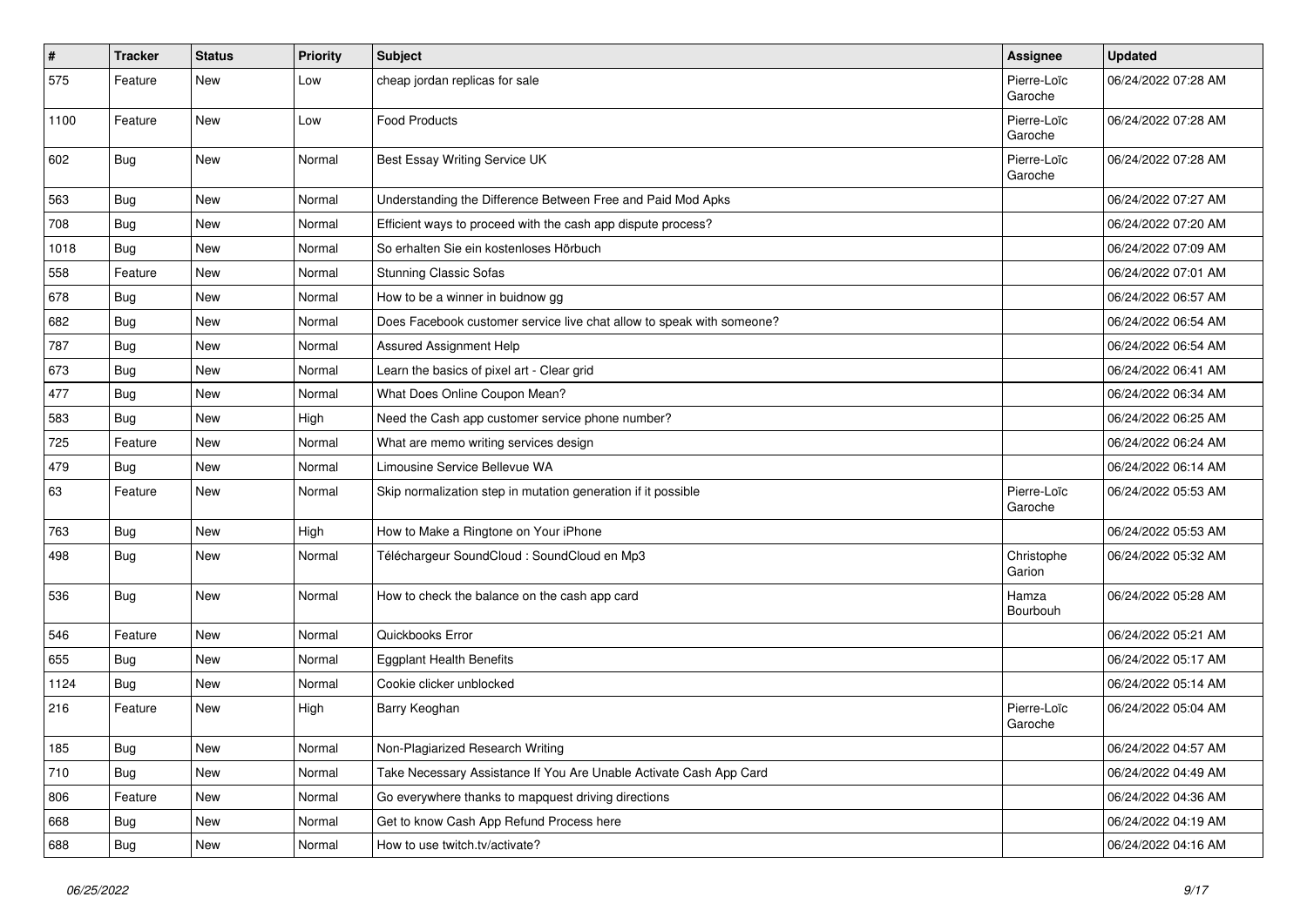| $\vert$ # | <b>Tracker</b> | <b>Status</b> | <b>Priority</b> | <b>Subject</b>                                                             | <b>Assignee</b>        | <b>Updated</b>      |
|-----------|----------------|---------------|-----------------|----------------------------------------------------------------------------|------------------------|---------------------|
| 615       | <b>Bug</b>     | New           | Normal          | CheapestMedsShop   100% Safe Medicines Online in USA UK & AUS.             |                        | 06/24/2022 04:00 AM |
| 196       | <b>Bug</b>     | <b>New</b>    | Normal          | Homoeobazaar For Homeopathy Medicines                                      |                        | 06/24/2022 03:58 AM |
| 613       | <b>Bug</b>     | New           | Normal          | Buy Aspadol 100mg Tab Online in US, UK, AU   Erospharmacy                  |                        | 06/24/2022 03:56 AM |
| 1123      | <b>Bug</b>     | New           | Normal          | Where To Watch FIFA World Cup 2022                                         |                        | 06/24/2022 03:51 AM |
| 761       | <b>Bug</b>     | <b>New</b>    | Normal          | What is it about basketball that makes it so popular in the United States? | Corentin<br>Lauverjat  | 06/24/2022 03:48 AM |
| 695       | Bug            | <b>New</b>    | Normal          | Refer Listas IPTV Apk                                                      |                        | 06/24/2022 03:46 AM |
| 484       | Bug            | <b>New</b>    | Normal          | UK best essay writing service                                              |                        | 06/24/2022 03:41 AM |
| 600       | Bug            | <b>New</b>    | Normal          | Play Store Pro                                                             |                        | 06/24/2022 03:39 AM |
| 134       | Bug            | <b>New</b>    | Normal          | wisegolfers                                                                |                        | 06/24/2022 03:34 AM |
| 225       | <b>Bug</b>     | New           | Normal          | instant personal loan                                                      |                        | 06/24/2022 03:33 AM |
| 450       | <b>Bug</b>     | <b>New</b>    | Normal          | Floor Stripping Quincy MA                                                  |                        | 06/24/2022 03:27 AM |
| 552       | Feature        | <b>New</b>    | Normal          | Radio rfm and the benefits of radio rfm                                    |                        | 06/24/2022 03:23 AM |
| 812       | Feature        | New           | Normal          | canon.com/ijsetup                                                          |                        | 06/24/2022 02:59 AM |
| 514       | <b>Bug</b>     | <b>New</b>    | Normal          | Trans-Caribbean                                                            |                        | 06/24/2022 02:56 AM |
| 457       | Bug            | New           | Normal          | Carpet Cleaning Medford MA                                                 |                        | 06/24/2022 02:55 AM |
| 222       | <b>Bug</b>     | New           | Normal          | Social Profile links                                                       |                        | 06/24/2022 02:53 AM |
| 184       | Bug            | <b>New</b>    | Normal          | <b>Affordable Business Writing Services</b>                                |                        | 06/24/2022 02:47 AM |
| 214       | Feature        | New           | Normal          | Five Christmas Apps For Apple Users                                        |                        | 06/24/2022 02:43 AM |
| 524       | <b>Bug</b>     | New           | Normal          | How Does Google Account Recovery Work If Your Account Is Hacked?           |                        | 06/24/2022 02:25 AM |
| 178       | <b>Bug</b>     | <b>New</b>    | Normal          | transparent lace wigs                                                      |                        | 06/24/2022 02:24 AM |
| 263       | Feature        | <b>New</b>    | Normal          | Wrecked Car Is Nothing But A Worthless                                     | Pierre-Loïc<br>Garoche | 06/24/2022 02:16 AM |
| 716       | <b>Bug</b>     | New           | Normal          | La celebración de un BabyShower.                                           |                        | 06/24/2022 02:09 AM |
| 564       | <b>Bug</b>     | New           | Normal          | How To Install RepelisPlus On Your Android Phone?                          |                        | 06/24/2022 02:03 AM |
| 579       | <b>Bug</b>     | <b>New</b>    | Normal          | YOUR CV MAKES YOUR FIRST IMPRESSION                                        | Christophe<br>Garion   | 06/24/2022 02:02 AM |
| 609       | <b>Bug</b>     | New           | High            | Online Trusted Medicine Store in US for Health - Genericmedsupply          |                        | 06/24/2022 01:44 AM |
| 233       | Bug            | New           | Normal          | Anauthorsway.com: My User Experience                                       |                        | 06/24/2022 01:43 AM |
| 770       | <b>Bug</b>     | New           | Normal          | Canon IJ Network Tool                                                      |                        | 06/24/2022 01:39 AM |
| 933       | <b>Bug</b>     | New           | Normal          | How Can I Watch Movies on My Mobile Phone                                  |                        | 06/24/2022 12:55 AM |
| 526       | Bug            | New           | Normal          | Soundcloud to mp3 converter - Download Soundcloud songs                    |                        | 06/24/2022 12:51 AM |
| 804       | Bug            | New           | Normal          | Review                                                                     |                        | 06/24/2022 12:23 AM |
| 709       | <b>Bug</b>     | New           | Normal          | How To Load Cash App Card At Walmart Without Having To Face Any Hassle?    |                        | 06/24/2022 12:18 AM |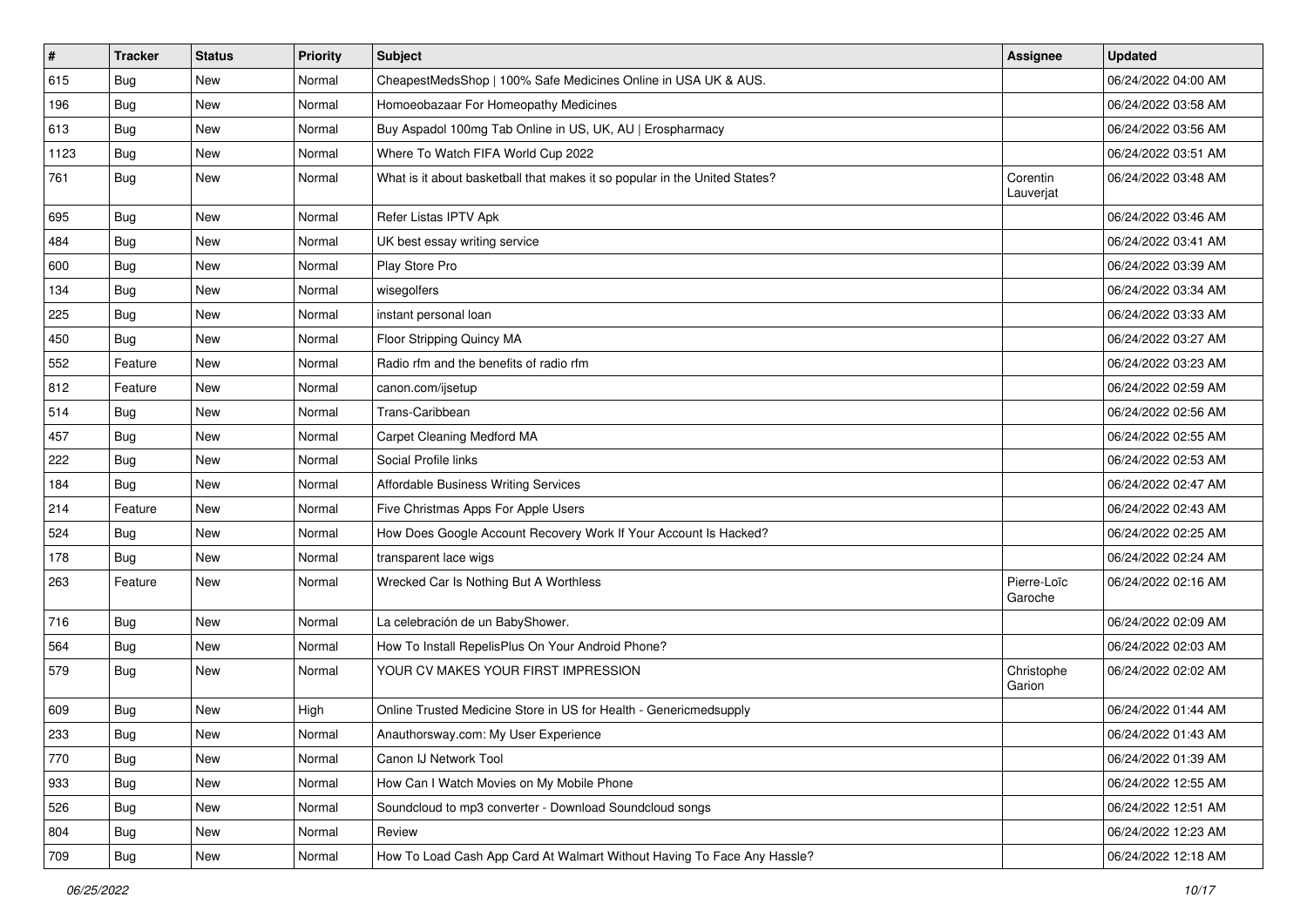| $\vert$ # | <b>Tracker</b> | <b>Status</b> | <b>Priority</b> | Subject                                                                             | <b>Assignee</b>        | <b>Updated</b>      |
|-----------|----------------|---------------|-----------------|-------------------------------------------------------------------------------------|------------------------|---------------------|
| 636       | <b>Bug</b>     | New           | Normal          | What is the most popular furniture color?                                           |                        | 06/24/2022 12:13 AM |
| 242       | Feature        | <b>New</b>    | Normal          | Descripción de Torque Pro MOD APK para Android                                      |                        | 06/23/2022 11:55 PM |
| 590       | Bug            | New           | Normal          | Follow proper initiatives to check my cash app card balance:                        |                        | 06/23/2022 11:47 PM |
| 798       | Bug            | New           | Normal          | Who Is an ETL Engineer                                                              |                        | 06/23/2022 11:38 PM |
| 483       | Bug            | <b>New</b>    | Normal          | UK best essay writing service                                                       |                        | 06/23/2022 11:25 PM |
| 634       | Bug            | New           | Normal          | Buy Vidalista Tablets (Tadalafil) at [\$25 OFF + Free Shipping] Vidalistatablets    |                        | 06/23/2022 11:20 PM |
| 598       | <b>Bug</b>     | New           | Normal          | Universo s / f Download                                                             |                        | 06/23/2022 10:59 PM |
| 172       | Feature        | New           | Normal          | pgdm colleges in bangalore                                                          |                        | 06/23/2022 10:47 PM |
| 145       | Bug            | <b>New</b>    | Normal          | abdulbaissagar                                                                      |                        | 06/23/2022 10:46 PM |
| 653       | Bug            | <b>New</b>    | Normal          | Jujube (Jinjoles): Properties And Health Benefits                                   |                        | 06/23/2022 10:41 PM |
| 528       | <b>Bug</b>     | New           | Normal          | Korean Mag                                                                          |                        | 06/23/2022 10:09 PM |
| 188       | <b>Bug</b>     | New           | Normal          | Why are university students buying assignments online?                              | Pierre-Loïc<br>Garoche | 06/23/2022 10:06 PM |
| 720       | Bug            | <b>New</b>    | Normal          | How does Cash App Phone Number provide a quick treatment?                           |                        | 06/23/2022 09:57 PM |
| 556       | Bug            | <b>New</b>    | Normal          | Play Game Mod Apk With Your Friends                                                 |                        | 06/23/2022 09:56 PM |
| 584       | Bug            | New           | Normal          | Want the cash app customer service number to check balance?                         |                        | 06/23/2022 09:55 PM |
| 722       | <b>Bug</b>     | New           | Normal          | Vergrößern Sie Instagram-Fotos mit instazoom                                        | Christophe<br>Garion   | 06/23/2022 09:49 PM |
| 312       | Bug            | New           | Normal          | Stain Protection Services in Virginia Beach VA                                      |                        | 06/23/2022 09:25 PM |
| 703       | Bug            | New           | Normal          | For real-time help, dial Facebook customer service number                           |                        | 06/23/2022 09:24 PM |
| 250       | Bug            | <b>New</b>    | Normal          | Reviews of phone ringtones                                                          |                        | 06/23/2022 09:24 PM |
| 619       | Bug            | New           | Normal          | Online Trusted Medicine Store in US for Health - Genericmedsupply                   |                        | 06/23/2022 09:19 PM |
| 635       | Bug            | <b>New</b>    | Normal          | Buy Steroids Online with OurMedicnes.com   Best Quality Steroids                    |                        | 06/23/2022 09:09 PM |
| 550       | <b>Bug</b>     | New           | Normal          | Nederland FM - beste manieren om naar internationale radio op internet te luisteren |                        | 06/23/2022 08:56 PM |
| 638       | Bug            | New           | Normal          | Run 3 game                                                                          |                        | 06/23/2022 08:09 PM |
| 588       | Bug            | <b>New</b>    | Normal          | YouTube Vanced Apk Manager App - Como instalá-lo                                    |                        | 06/23/2022 07:40 PM |
| 689       | <b>Bug</b>     | New           | Normal          | How to use twitch.tv/activate?                                                      |                        | 06/23/2022 07:30 PM |
| 808       | <b>Bug</b>     | <b>New</b>    | Normal          | Sinnvolle Guten-Morgen-Grüße                                                        |                        | 06/23/2022 07:27 PM |
| 723       | <b>Bug</b>     | <b>New</b>    | High            | The best horror game in 2021                                                        | Christophe<br>Garion   | 06/23/2022 07:13 PM |
| 645       | Bug            | New           | Normal          | thong tin chinh xac nhat hom nay                                                    |                        | 06/23/2022 06:54 PM |
| 805       | Bug            | New           | Normal          | Ketamine Online Store                                                               | Christophe<br>Garion   | 06/23/2022 06:44 PM |
| 173       | Feature        | New           | Normal          | private limited company registration                                                |                        | 06/23/2022 06:29 PM |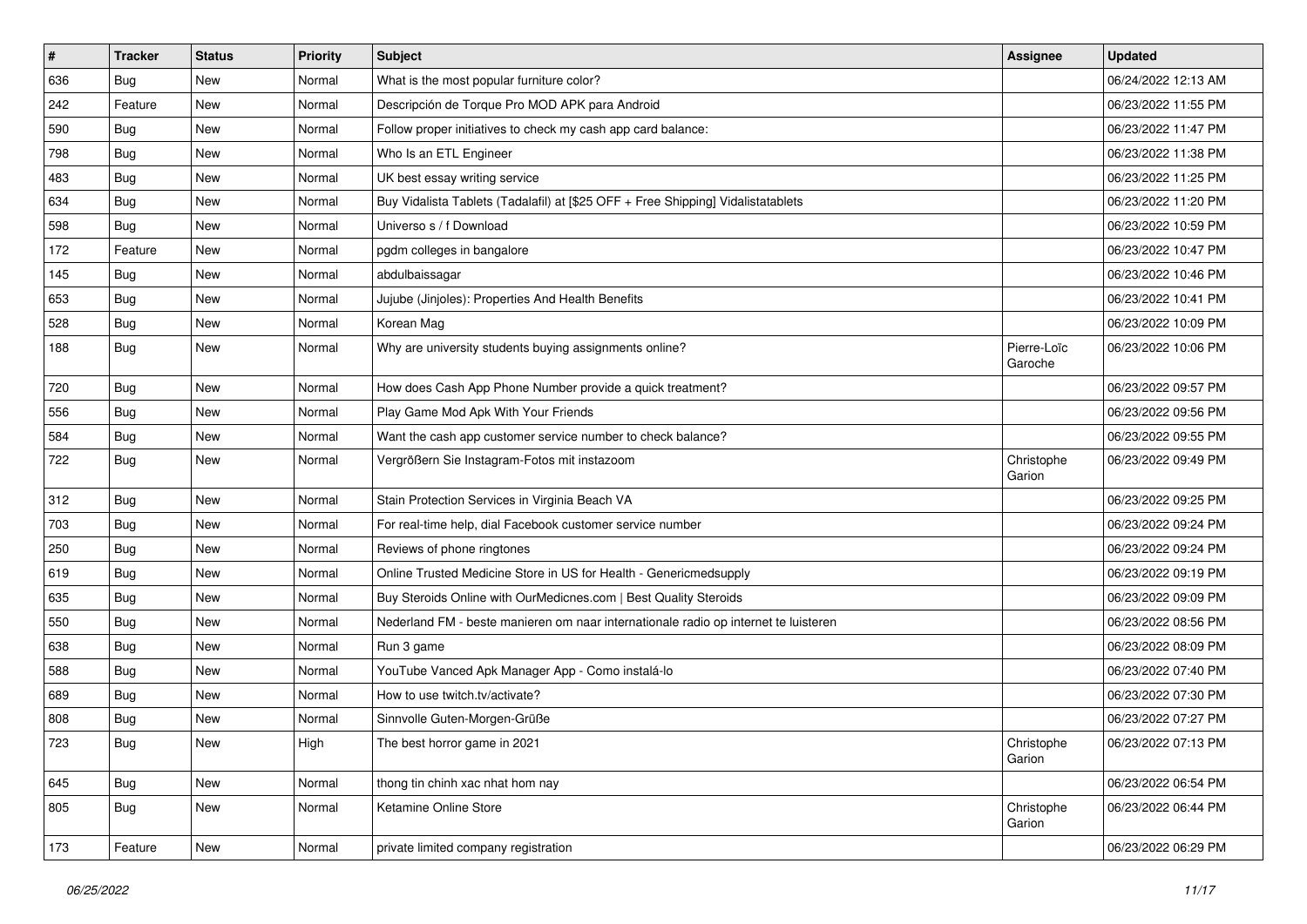| $\vert$ # | <b>Tracker</b> | <b>Status</b> | <b>Priority</b> | Subject                                                                  | Assignee               | <b>Updated</b>      |
|-----------|----------------|---------------|-----------------|--------------------------------------------------------------------------|------------------------|---------------------|
| 259       | Bug            | New           | Normal          | call center services                                                     |                        | 06/23/2022 05:30 PM |
| 538       | Bug            | New           | Normal          | Will cash app refund money if scammed quickly?                           |                        | 06/23/2022 05:29 PM |
| 656       | Bug            | New           | Normal          | Kiwi Nutrition Facts And Health Benefits                                 |                        | 06/23/2022 05:18 PM |
| 518       | Bug            | New           | Normal          | How To Check The Balance Of Cash App Account By Taking Cash App Support? |                        | 06/23/2022 05:15 PM |
| 765       | Bug            | <b>New</b>    | Normal          | Follow proper initiatives to check my cash app                           |                        | 06/23/2022 05:14 PM |
| 239       | Bug            | New           | Normal          | Algunas características más de Choices MOD APK                           |                        | 06/23/2022 05:10 PM |
| 641       | Bug            | New           | Normal          | Get Best Economics Dissertation Writing Service                          |                        | 06/23/2022 05:09 PM |
| 672       | <b>Bug</b>     | New           | Normal          | The easiest way to delete ringtones on iPhone                            |                        | 06/23/2022 05:06 PM |
| 138       | Bug            | New           | Normal          | own-sweethome                                                            |                        | 06/23/2022 05:03 PM |
| 711       | <b>Bug</b>     | <b>New</b>    | Normal          | Human Fall Flat Apk Download                                             |                        | 06/23/2022 04:45 PM |
| 171       | Feature        | New           | Normal          | loan management system                                                   |                        | 06/23/2022 04:41 PM |
| 594       | Feature        | New           | Normal          | How does research proposal help online make it easy for me?              |                        | 06/23/2022 04:40 PM |
| 474       | Bug            | <b>New</b>    | Normal          | Floor Waxing Arlington MA                                                |                        | 06/23/2022 04:22 PM |
| 1105      | Bug            | New           | High            | What is Mahjong online?                                                  |                        | 06/23/2022 04:02 PM |
| 569       | Bug            | New           | Normal          | What is the incoming and outgoing mail server for Outlook IMAP settings? | Pierre-Loïc<br>Garoche | 06/23/2022 03:43 PM |
| 482       | Bug            | <b>New</b>    | Normal          | <b>Text Window</b>                                                       |                        | 06/23/2022 03:41 PM |
| 167       | <b>Bug</b>     | <b>New</b>    | Normal          | instant loan without documents                                           | Anonymous              | 06/23/2022 03:39 PM |
| 271       | Feature        | <b>New</b>    | Normal          | Fashion                                                                  |                        | 06/23/2022 02:36 PM |
| 693       | Feature        | New           | Normal          | How To Get My Money Back From The Cash App To Your Wallet?               |                        | 06/23/2022 02:32 PM |
| 149       | Bug            | <b>New</b>    | Normal          | dftgy                                                                    |                        | 06/23/2022 02:09 PM |
| 114       | Bug            | <b>New</b>    | Normal          | <b>Medical Research Writing Services</b>                                 |                        | 06/23/2022 01:51 PM |
| 648       | Feature        | <b>New</b>    | Normal          | <b>Plum Health Benefits</b>                                              |                        | 06/23/2022 01:47 PM |
| 651       | Bug            | New           | Normal          | Salmon Health Benefits                                                   |                        | 06/23/2022 01:33 PM |
| 476       | Feature        | New           | High            | <b>American Airlines Reservations</b>                                    |                        | 06/23/2022 01:28 PM |
| 684       | Bug            | <b>New</b>    | Normal          | Difference between paper map and online map                              |                        | 06/23/2022 01:24 PM |
| 780       | <b>Bug</b>     | New           | Normal          | Best Whatsapp Modified APKs                                              | Pierre-Loïc<br>Garoche | 06/23/2022 01:20 PM |
| 317       | Bug            | New           | Normal          | Eco/Green Cleaning Services in Virginia Beach VA                         |                        | 06/23/2022 01:15 PM |
| 822       | Bug            | New           | Normal          | Dowload Your Boyfriend Game                                              |                        | 06/23/2022 01:10 PM |
| 511       | Feature        | New           | Normal          | Fashion                                                                  | Anonymous              | 06/23/2022 01:03 PM |
| 532       | Bug            | New           | Normal          | My Assignment Help                                                       |                        | 06/23/2022 12:53 PM |
| 595       | <b>Bug</b>     | New           | Normal          | RFM Online - une révolution dans la gestion de l'identité numérique      |                        | 06/23/2022 12:50 PM |
| 643       | <b>Bug</b>     | New           | Normal          | Oreo TV Apk Download                                                     |                        | 06/23/2022 12:30 PM |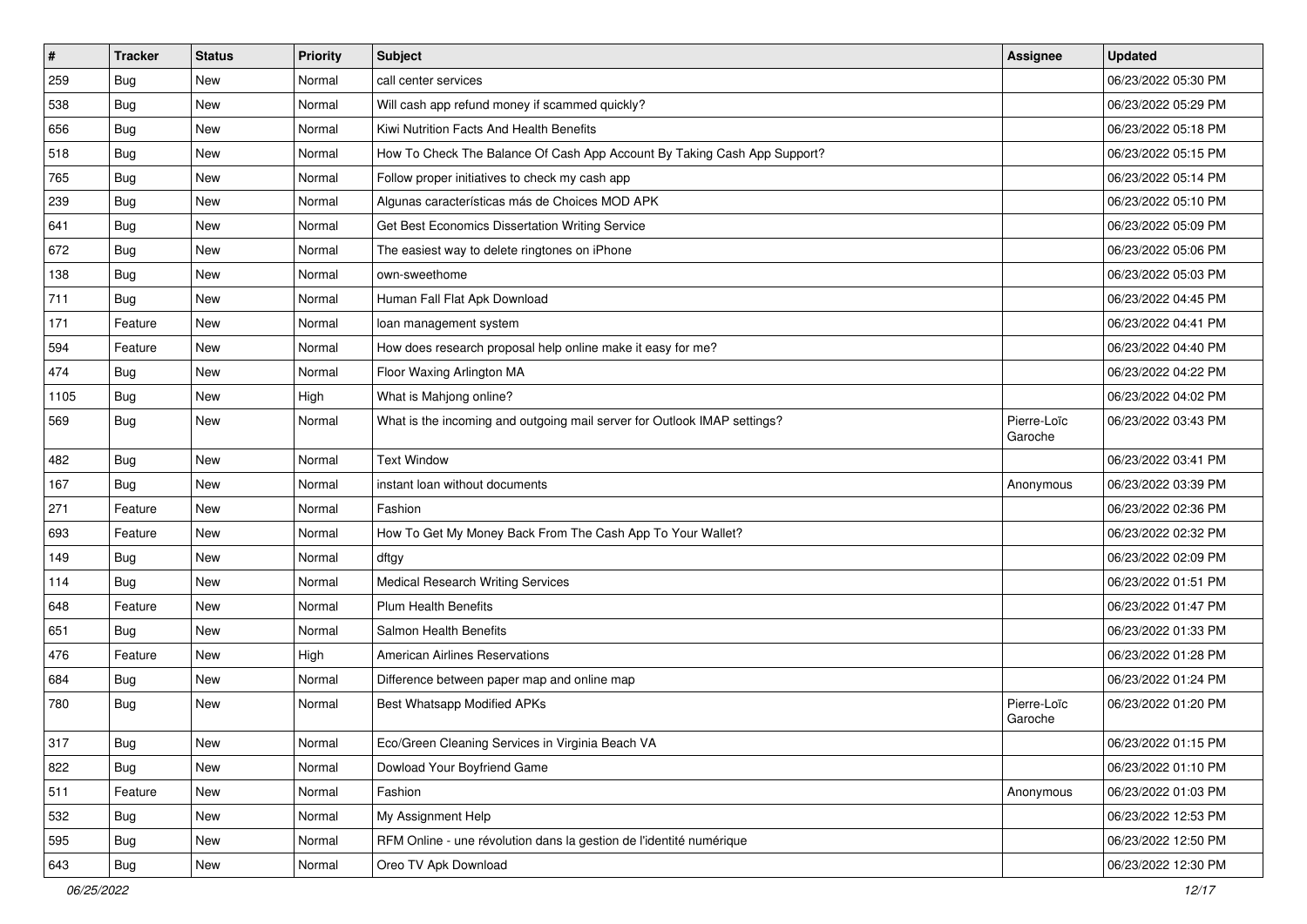| #    | <b>Tracker</b> | <b>Status</b> | <b>Priority</b> | Subject                                                                   | <b>Assignee</b>        | <b>Updated</b>      |
|------|----------------|---------------|-----------------|---------------------------------------------------------------------------|------------------------|---------------------|
| 726  | <b>Bug</b>     | New           | Normal          | Mobile Application Development Services                                   |                        | 06/23/2022 12:16 PM |
| 224  | Feature        | <b>New</b>    | Normal          | Instant Personal Loan                                                     | Pierre-Loïc<br>Garoche | 06/23/2022 12:12 PM |
| 571  | Bug            | <b>New</b>    | Normal          | How may the Cash app dispute your trade?                                  | Pierre-Loïc<br>Garoche | 06/23/2022 11:23 AM |
| 816  | Bug            | <b>New</b>    | Normal          | Play Scribble io fun with everyone                                        |                        | 06/23/2022 10:52 AM |
| 533  | <b>Bug</b>     | New           | Normal          | How to complete the homework assignments in economics in the easiest way? |                        | 06/23/2022 10:46 AM |
| 570  | <b>Bug</b>     | New           | Normal          | What is Sutton bank cash app customer service phone number?               | Pierre-Loïc<br>Garoche | 06/23/2022 10:42 AM |
| 647  | Feature        | <b>New</b>    | Normal          | <b>Cranberry Health Benefits</b>                                          |                        | 06/23/2022 10:19 AM |
| 576  | Bug            | New           | Normal          | So laden Sie ein Instagram-Bild herunter                                  |                        | 06/23/2022 09:23 AM |
| 534  | <b>Bug</b>     | New           | Normal          | Know how to initiate cash app refund by contacting the technical team     | Pierre-Loïc<br>Garoche | 06/23/2022 08:53 AM |
| 460  | <b>Bug</b>     | <b>New</b>    | Normal          | Floor Cleaning Medford MA                                                 |                        | 06/23/2022 08:39 AM |
| 815  | Bug            | New           | Normal          | how do i call cash app customer service                                   | Xavier Thirioux        | 06/23/2022 08:36 AM |
| 471  | Bug            | New           | Normal          | Residential Floor Cleaning Westchester MA                                 |                        | 06/23/2022 07:55 AM |
| 174  | Feature        | <b>New</b>    | Normal          | Digital Marketing Philadelphia                                            |                        | 06/23/2022 07:06 AM |
| 469  | Bug            | <b>New</b>    | Normal          | Germs Removal Westchester MA                                              |                        | 06/23/2022 06:11 AM |
| 654  | Feature        | New           | Normal          | <b>Peach Health Benefits</b>                                              |                        | 06/23/2022 05:34 AM |
| 632  | <b>Bug</b>     | New           | Normal          | CheapestMedsShop   100% Safe Medicines Online in UK & AUS.                |                        | 06/23/2022 05:23 AM |
| 817  | <b>Bug</b>     | <b>New</b>    | Normal          | Pacman 30th Anniversary                                                   |                        | 06/23/2022 04:51 AM |
| 874  | Bug            | New           | Normal          | Cómo descargar Minecraft Apk                                              |                        | 06/23/2022 04:39 AM |
| 1122 | Bug            | <b>New</b>    | Normal          | Count the number of words on the Microsoft Word application in the phone  |                        | 06/23/2022 04:19 AM |
| 553  | Bug            | New           | Normal          | Cinema HD APK - Free Movie Enjoyment App on Android                       |                        | 06/23/2022 02:21 AM |
| 313  | Bug            | New           | Normal          | Water Extraction Services in Virginia Beach VA                            |                        | 06/23/2022 02:14 AM |
| 766  | Bug            | <b>New</b>    | Normal          | Pobreflix Mod APK Review                                                  |                        | 06/23/2022 01:39 AM |
| 562  | <b>Bug</b>     | New           | Normal          | Learn Basic Mahjong Rules                                                 |                        | 06/23/2022 12:48 AM |
| 620  | <b>Bug</b>     | New           | Normal          | Viagra Meds: Fastest & Quick Delivery On Your Doorstep - USA              |                        | 06/23/2022 12:03 AM |
| 685  | <b>Bug</b>     | New           | Low             | youtube thumbnail downloader                                              | Pierre-Loïc<br>Garoche | 06/22/2022 11:55 PM |
| 551  | <b>Bug</b>     | New           | Normal          | Why Do Students Need Online Best Dissertation Writing Services?           |                        | 06/22/2022 05:53 PM |
| 245  | Bug            | New           | Normal          | Write My Essay For Me Cheap                                               |                        | 06/22/2022 05:30 PM |
| 153  | <b>Bug</b>     | New           | Normal          | urgent loan online                                                        | Christophe<br>Garion   | 06/22/2022 05:11 PM |
| 926  | <b>Bug</b>     | New           | Normal          | tavor 7                                                                   |                        | 06/22/2022 05:08 PM |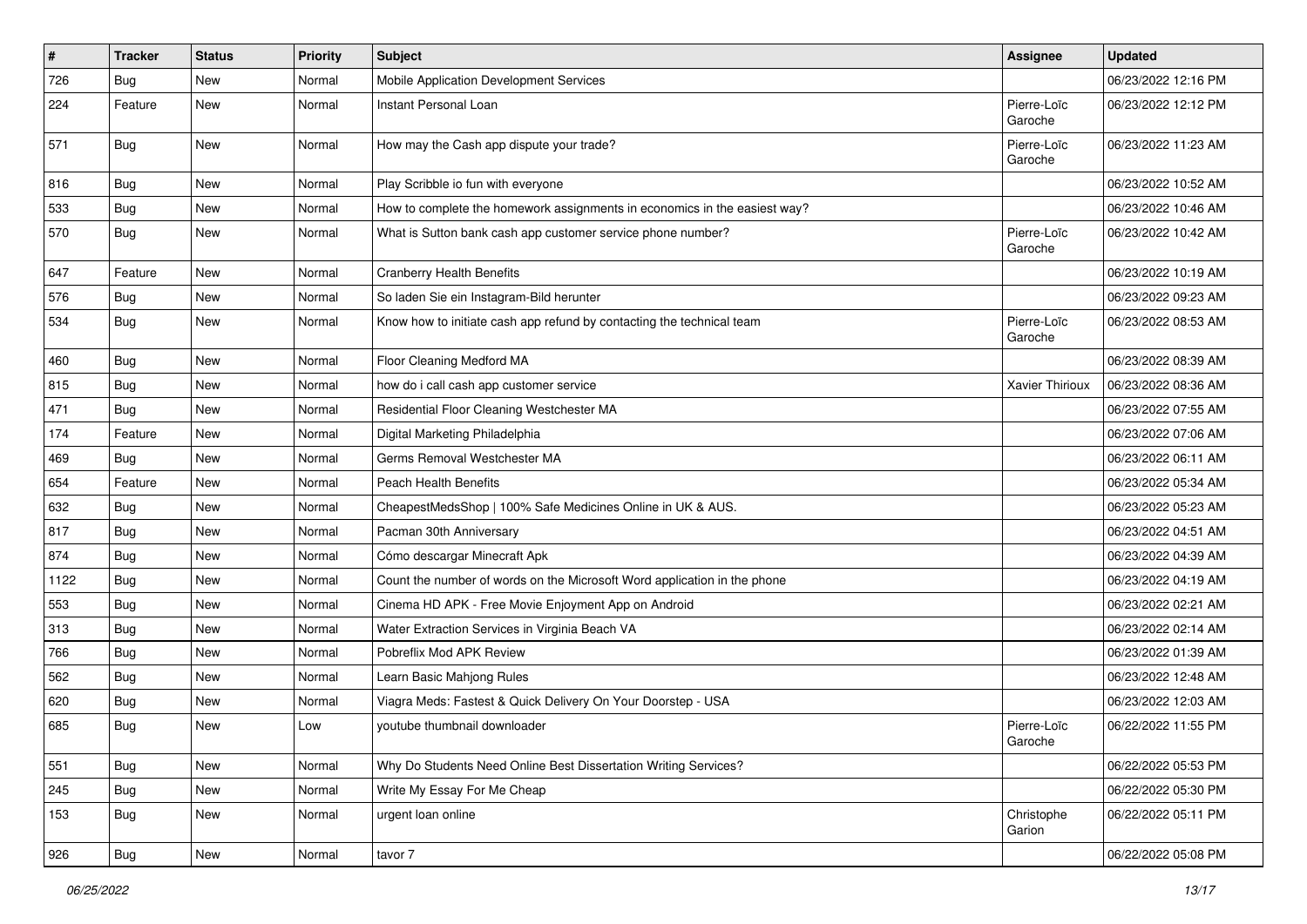| $\vert$ # | <b>Tracker</b> | <b>Status</b> | <b>Priority</b> | <b>Subject</b>                                                                | Assignee               | <b>Updated</b>      |
|-----------|----------------|---------------|-----------------|-------------------------------------------------------------------------------|------------------------|---------------------|
| 582       | <b>Bug</b>     | New           | Normal          | Cash App Won't Let Me Send Money If There Is A Low Balance Available          | Pierre-Loïc<br>Garoche | 06/22/2022 03:07 PM |
| 155       | Bug            | <b>New</b>    | Normal          | Cant access my cash app account                                               | Pierre-Loïc<br>Garoche | 06/22/2022 02:15 PM |
| 783       | Bug            | <b>New</b>    | Normal          | How Do I Determine The Reasons And Solutions To Fix Cash App Transfer Failed? |                        | 06/22/2022 02:05 PM |
| 681       | Feature        | <b>New</b>    | High            | <b>Online Class</b>                                                           |                        | 06/22/2022 01:12 PM |
| 243       | Feature        | New           | Normal          | Reconstruir la pandilla de la mafia en Gangstar Vegas MOD APK                 |                        | 06/22/2022 01:10 PM |
| 542       | Bug            | <b>New</b>    | Normal          | Web N Logo Design                                                             |                        | 06/22/2022 12:28 PM |
| 686       | Bug            | New           | Normal          | Welcome To The Most Demandable Mahipalpur Escorts Agency                      |                        | 06/22/2022 09:42 AM |
| 1121      | Bug            | <b>New</b>    | Normal          | LustreC do not run                                                            |                        | 06/22/2022 08:43 AM |
| 704       | Bug            | New           | Normal          | Reach support team of Chime Customer Service for instant help                 |                        | 06/22/2022 07:36 AM |
| 400       | Bug            | New           | Normal          | Office Moving Services in Potomac MD                                          |                        | 06/22/2022 07:29 AM |
| 465       | Bug            | <b>New</b>    | Normal          | Carpet Cleaning Westchester MA                                                |                        | 06/22/2022 07:24 AM |
| 796       | <b>Bug</b>     | New           | Normal          | How Does Cash App ++ actually work and What is the process of it              |                        | 06/22/2022 07:03 AM |
| 614       | Bug            | New           | Normal          | Como baixar o MOD APK no celular                                              |                        | 06/22/2022 04:46 AM |
| 606       | Feature        | <b>New</b>    | Normal          | Play unblocked cookie crush 3                                                 | Pierre-Loïc<br>Garoche | 06/22/2022 04:12 AM |
| 262       | Bug            | <b>New</b>    | Normal          | It this true to dealing Wuth                                                  |                        | 06/22/2022 04:07 AM |
| 797       | <b>Bug</b>     | New           | Normal          | Psychedelic                                                                   | Christophe<br>Garion   | 06/22/2022 02:02 AM |
| 715       | Bug            | New           | Normal          | Puppy Playtime Descargar gratis                                               |                        | 06/22/2022 01:40 AM |
| 683       | Feature        | <b>New</b>    | Normal          | Game creation                                                                 |                        | 06/22/2022 12:51 AM |
| 740       | Feature        | New           | Normal          | Online Thesis Help USA                                                        |                        | 06/21/2022 11:34 PM |
| 786       | <b>Bug</b>     | <b>New</b>    | Normal          | Best Assignment Help in Australia & UK                                        |                        | 06/21/2022 09:28 PM |
| 1069      | Bug            | New           | Normal          | how to get cash app support phone number 24*7 available                       |                        | 06/21/2022 08:36 PM |
| 249       | <b>Bug</b>     | <b>New</b>    | Normal          | Steps to Activate Cash App Card in Less then 2 Minutes - Get Information      | Pierre-Loïc<br>Garoche | 06/21/2022 07:52 PM |
| 769       | <b>Bug</b>     | <b>New</b>    | Normal          | check my cash app                                                             |                        | 06/21/2022 07:23 PM |
| 1072      | Bug            | <b>New</b>    | Normal          | ij.start canon                                                                |                        | 06/21/2022 06:56 PM |
| 1071      | Bug            | New           | Normal          | Cinema HD Review - Cinemahdv2.net                                             |                        | 06/21/2022 06:54 PM |
| 464       | <b>Bug</b>     | New           | Normal          | Upholstery Cleaning Westchester MA                                            |                        | 06/21/2022 04:02 PM |
| 785       | <b>Bug</b>     | New           | Normal          | How To Get Money Off Cash App Without Card Or With A Card?                    |                        | 06/21/2022 03:59 PM |
| 810       | Feature        | New           | Normal          | how to remove viruses from a phone                                            |                        | 06/21/2022 03:40 PM |
| 1120      | <b>Bug</b>     | New           | Normal          | Summary of 5 best coloring apps on phones                                     |                        | 06/21/2022 10:24 AM |
| 1097      | Bug            | New           | Normal          | Race and experience new life.                                                 |                        | 06/21/2022 09:35 AM |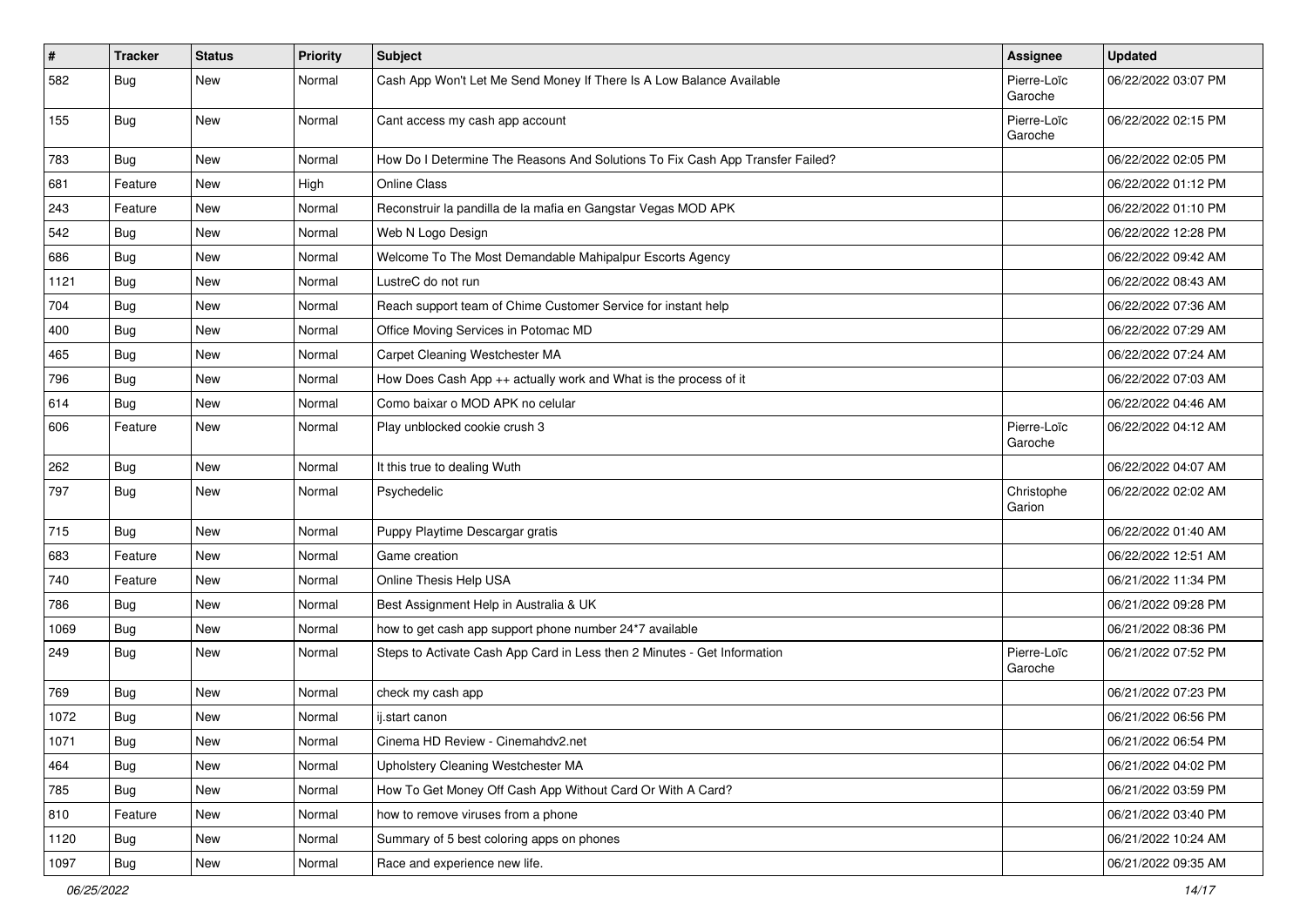| $\pmb{\sharp}$ | <b>Tracker</b> | <b>Status</b> | <b>Priority</b> | <b>Subject</b>                                                                                                                                           | <b>Assignee</b>        | <b>Updated</b>      |
|----------------|----------------|---------------|-----------------|----------------------------------------------------------------------------------------------------------------------------------------------------------|------------------------|---------------------|
| 1103           | <b>Bug</b>     | New           | Normal          | Idle game fix bug                                                                                                                                        |                        | 06/21/2022 09:30 AM |
| 580            | <b>Bug</b>     | New           | High            | What is Narrative Essay?                                                                                                                                 | Christophe<br>Garion   | 06/21/2022 09:28 AM |
| 702            | <b>Bug</b>     | <b>New</b>    | Normal          | Avail Chime Customer Service to know How To Get Chime Bank Statement                                                                                     |                        | 06/21/2022 08:32 AM |
| 1119           | <b>Bug</b>     | <b>New</b>    | Normal          | Klondike Solitaire                                                                                                                                       |                        | 06/21/2022 08:25 AM |
| 230            | <b>Bug</b>     | <b>New</b>    | Normal          | Add Money To Cash App Card - Auto Cash Apps                                                                                                              |                        | 06/21/2022 08:18 AM |
| 154            | <b>Bug</b>     | New           | Normal          | fdgyyrut gyrtrw                                                                                                                                          |                        | 06/21/2022 07:35 AM |
| 652            | <b>Bug</b>     | <b>New</b>    | Normal          | <b>Sesame Health Benefits</b>                                                                                                                            |                        | 06/21/2022 06:52 AM |
| 1118           | <b>Bug</b>     | <b>New</b>    | Normal          | <b>Gameplay Minecraft</b>                                                                                                                                |                        | 06/21/2022 06:33 AM |
| 1116           | <b>Bug</b>     | <b>New</b>    | Normal          | ipTV smarts pro                                                                                                                                          |                        | 06/21/2022 06:09 AM |
| 1117           | <b>Bug</b>     | New           | Normal          | Equal Words - Word search game for PC and Windows Phone                                                                                                  |                        | 06/21/2022 05:38 AM |
| 624            | Bug            | <b>New</b>    | Normal          | Use go with the Driving Directions for your go                                                                                                           |                        | 06/21/2022 04:54 AM |
| 321            | <b>Bug</b>     | <b>New</b>    | Normal          | Tile & Grout Cleaning Services in Virginia Beach VA                                                                                                      |                        | 06/21/2022 03:04 AM |
| 779            | Feature        | New           | Normal          | Latest Whatsapp groups for Teens                                                                                                                         | Pierre-Loïc<br>Garoche | 06/21/2022 01:33 AM |
| 800            | <b>Bug</b>     | <b>New</b>    | Normal          | Who Is an ETL Engineer                                                                                                                                   |                        | 06/20/2022 10:21 PM |
| 215            | <b>Bug</b>     | <b>New</b>    | Normal          | How For Top Level Cell Phone For You                                                                                                                     |                        | 06/20/2022 08:14 PM |
| 671            | <b>Bug</b>     | <b>New</b>    | Normal          | Hot games                                                                                                                                                | Pierre-Loïc<br>Garoche | 06/20/2022 03:40 PM |
| 667            | <b>Bug</b>     | <b>New</b>    | Normal          | What Is a Ringtone?                                                                                                                                      |                        | 06/20/2022 03:35 PM |
| 1027           | Bug            | <b>New</b>    | Normal          | Word hurdle: Viral and Fun Online Game                                                                                                                   |                        | 06/20/2022 01:36 PM |
| 1115           | <b>Bug</b>     | <b>New</b>    | Normal          | How to access your saved favorite Tiktok                                                                                                                 |                        | 06/20/2022 01:07 PM |
| 1114           | <b>Bug</b>     | New           | Normal          | To control the car, all you must do is click to go left or right and release the button to go straight.                                                  |                        | 06/20/2022 12:11 PM |
| 1113           | <b>Bug</b>     | <b>New</b>    | Normal          | Press the button to control your car                                                                                                                     |                        | 06/20/2022 12:09 PM |
| 1092           | <b>Bug</b>     | <b>New</b>    | Normal          | Ellison Estate Vineyard                                                                                                                                  |                        | 06/20/2022 12:03 PM |
| 793            | Feature        | <b>New</b>    | Urgent          | Where can I find cheap FIFA coins?                                                                                                                       | Pierre-Loïc<br>Garoche | 06/20/2022 08:06 AM |
| 1112           | <b>Bug</b>     | <b>New</b>    | Normal          | What Cash App Policy Says If Random Person Sent Me Money On Cash App?                                                                                    |                        | 06/20/2022 07:48 AM |
| 1088           | <b>Bug</b>     | <b>New</b>    | Normal          | Health And Fitness Tips 2022                                                                                                                             | Pierre-Loïc<br>Garoche | 06/20/2022 06:42 AM |
| 1111           | <b>Bug</b>     | New           | Normal          | LOLBeans is a fun battle royale game where you race with other players while avoiding obstacles. Reach the<br>end of the course in competitive gameplay! |                        | 06/20/2022 06:39 AM |
| 1095           | Feature        | New           | High            | Want to Know the Best CV Makers in Dubai?                                                                                                                |                        | 06/20/2022 06:29 AM |
| 1110           | Bug            | New           | Normal          | Six Guns Mod Apk Answers Your Questions                                                                                                                  | Pierre-Loïc<br>Garoche | 06/20/2022 04:42 AM |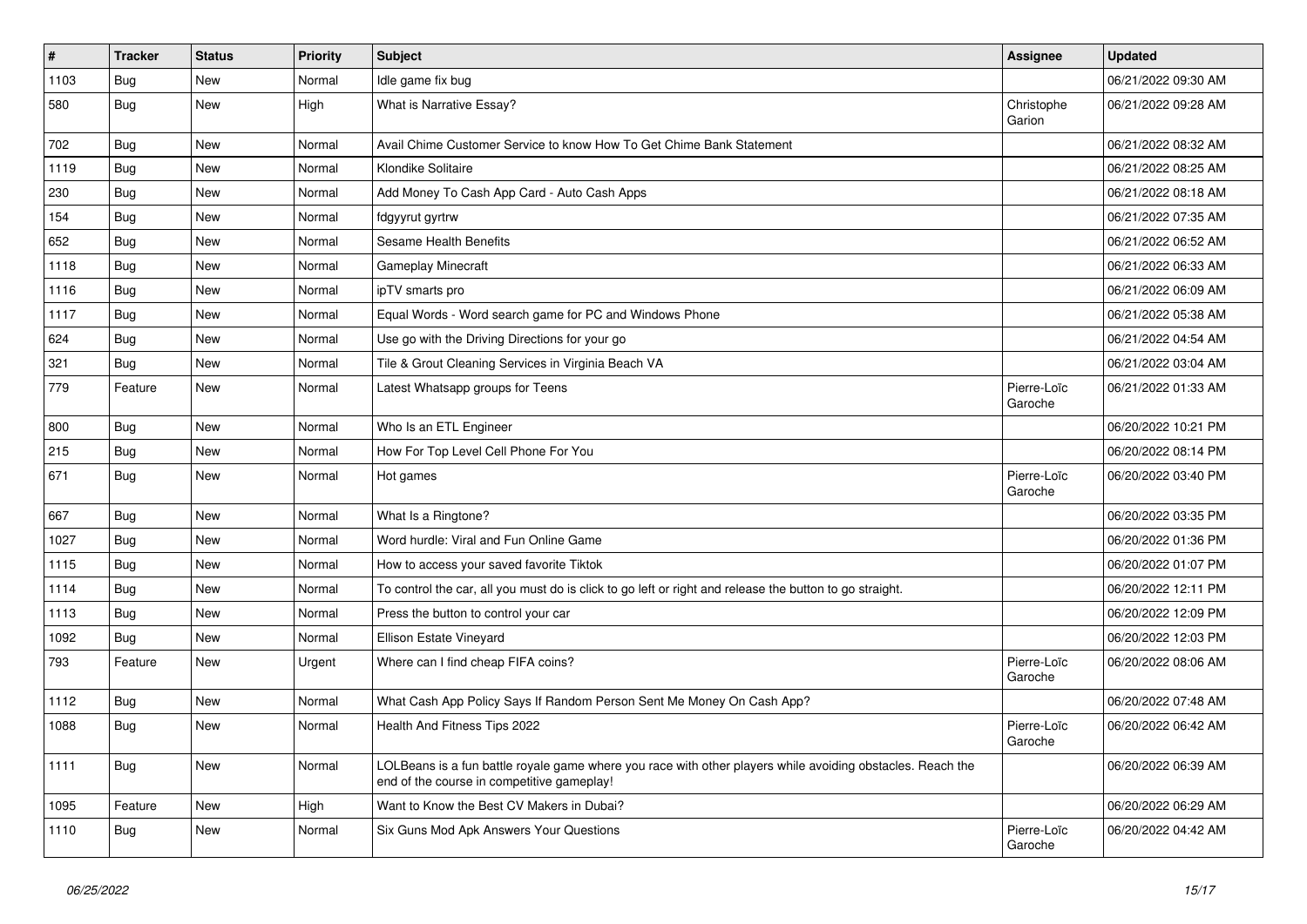| $\sharp$ | <b>Tracker</b> | <b>Status</b> | <b>Priority</b> | <b>Subject</b>                                                                                                                                                                                                                                    | Assignee               | <b>Updated</b>      |
|----------|----------------|---------------|-----------------|---------------------------------------------------------------------------------------------------------------------------------------------------------------------------------------------------------------------------------------------------|------------------------|---------------------|
| 1109     | Feature        | New           | Normal          | Six Guns Mod Apk Answers Your Questions                                                                                                                                                                                                           | Christophe<br>Garion   | 06/20/2022 04:39 AM |
| 1108     | <b>Bug</b>     | New           | Normal          | Six Guns Mod Apk Answers Your Questions                                                                                                                                                                                                           |                        | 06/20/2022 04:37 AM |
| 811      | Bug            | New           | Normal          | Canon IJ Network Tool                                                                                                                                                                                                                             |                        | 06/20/2022 12:34 AM |
| 587      | <b>Bug</b>     | New           | Normal          | Why Picsart Pro Offers Great Features                                                                                                                                                                                                             |                        | 06/19/2022 02:19 PM |
| 272      | Feature        | New           | Normal          | Fashion                                                                                                                                                                                                                                           |                        | 06/19/2022 08:01 AM |
| 591      | <b>Bug</b>     | New           | Normal          | How To Find Facebook Modifications For Your Spotify Premium Apk?                                                                                                                                                                                  |                        | 06/19/2022 06:07 AM |
| 860      | Bug            | <b>New</b>    | Normal          | pokemon quide                                                                                                                                                                                                                                     | Pierre-Loïc<br>Garoche | 06/18/2022 08:18 PM |
| 895      | Bug            | <b>New</b>    | Normal          | Cash App Scams                                                                                                                                                                                                                                    |                        | 06/18/2022 02:36 PM |
| 176      | <b>Bug</b>     | <b>New</b>    | Normal          | instant loan without documents                                                                                                                                                                                                                    |                        | 06/18/2022 01:43 PM |
| 253      | Bug            | New           | Normal          | <b>Florence Lawrence</b>                                                                                                                                                                                                                          |                        | 06/18/2022 01:09 PM |
| 1107     | Feature        | <b>New</b>    | High            | Where do you have to find an application to watch news and sports videos?                                                                                                                                                                         | Christophe<br>Garion   | 06/18/2022 10:36 AM |
| 669      | Feature        | <b>New</b>    | Normal          | Nursing Assignment Help                                                                                                                                                                                                                           |                        | 06/18/2022 02:12 AM |
| 207      | Feature        | New           | Low             | real estate lead conversion                                                                                                                                                                                                                       |                        | 06/17/2022 11:15 PM |
| 159      | Bug            | New           | Normal          | xfguih njgkh                                                                                                                                                                                                                                      |                        | 06/17/2022 10:26 PM |
| 776      | <b>Bug</b>     | <b>New</b>    | Normal          | Wibargain                                                                                                                                                                                                                                         |                        | 06/17/2022 08:52 PM |
| 545      | Feature        | New           | Normal          | Best Canvas Print Company                                                                                                                                                                                                                         |                        | 06/17/2022 08:25 PM |
| 705      | <b>Bug</b>     | New           | Normal          | wuxiaworld                                                                                                                                                                                                                                        |                        | 06/17/2022 04:54 PM |
| 670      | <b>Bug</b>     | <b>New</b>    | Normal          | JTWhatsApp Apk - The New and Improved WhatsApp                                                                                                                                                                                                    |                        | 06/17/2022 04:36 PM |
| 1106     | Bug            | <b>New</b>    | Normal          | How Do I Get Cash App ++ Without Confronting Any Technical Glitches?                                                                                                                                                                              |                        | 06/17/2022 02:20 PM |
| 339      | Bug            | New           | Normal          | Upholstery Cleaning Services in Norfolk VA                                                                                                                                                                                                        |                        | 06/17/2022 04:36 AM |
| 1104     | Bug            | New           | Normal          | Idle game fix bug                                                                                                                                                                                                                                 |                        | 06/17/2022 04:35 AM |
| 697      | Bug            | New           | Normal          | How to Descargar Pura TV For Android                                                                                                                                                                                                              |                        | 06/16/2022 10:40 PM |
| 918      | <b>Bug</b>     | <b>New</b>    | Normal          | Antivirus for IOS                                                                                                                                                                                                                                 |                        | 06/16/2022 10:36 PM |
| 1001     | Bug            | New           | Normal          | Venmo Keep Saying Error?                                                                                                                                                                                                                          |                        | 06/16/2022 02:11 PM |
| 1101     | <b>Bug</b>     | New           | Normal          | How to Delete Cash App History at once?                                                                                                                                                                                                           |                        | 06/16/2022 06:49 AM |
| 675      | Bug            | New           | Normal          | What Are Smart Tactics To Fix Cash App Transfer Failed Hurdles?                                                                                                                                                                                   |                        | 06/16/2022 04:37 AM |
| 949      | <b>Bug</b>     | <b>New</b>    | Normal          | <b>Educational Games</b>                                                                                                                                                                                                                          |                        | 06/15/2022 09:11 PM |
| 544      | Bug            | New           | Normal          | Hey! I had a very cool idea to order our general picture on canvas for my family as a gift. But couldn't find a good<br>one. Once my friend advised me this article in which I found what I was looking for and gave a cool gift to my<br>family. |                        | 06/15/2022 08:13 PM |
| 1078     | Bug            | New           | Normal          | What Bank Is Cash App On Plaid? Find Clarity And Assistance                                                                                                                                                                                       |                        | 06/15/2022 11:56 AM |
| 1080     | <b>Bug</b>     | New           | Normal          | How to use Math Wallet   Nexo wallet   CoinTiger Exchange                                                                                                                                                                                         |                        | 06/15/2022 11:56 AM |